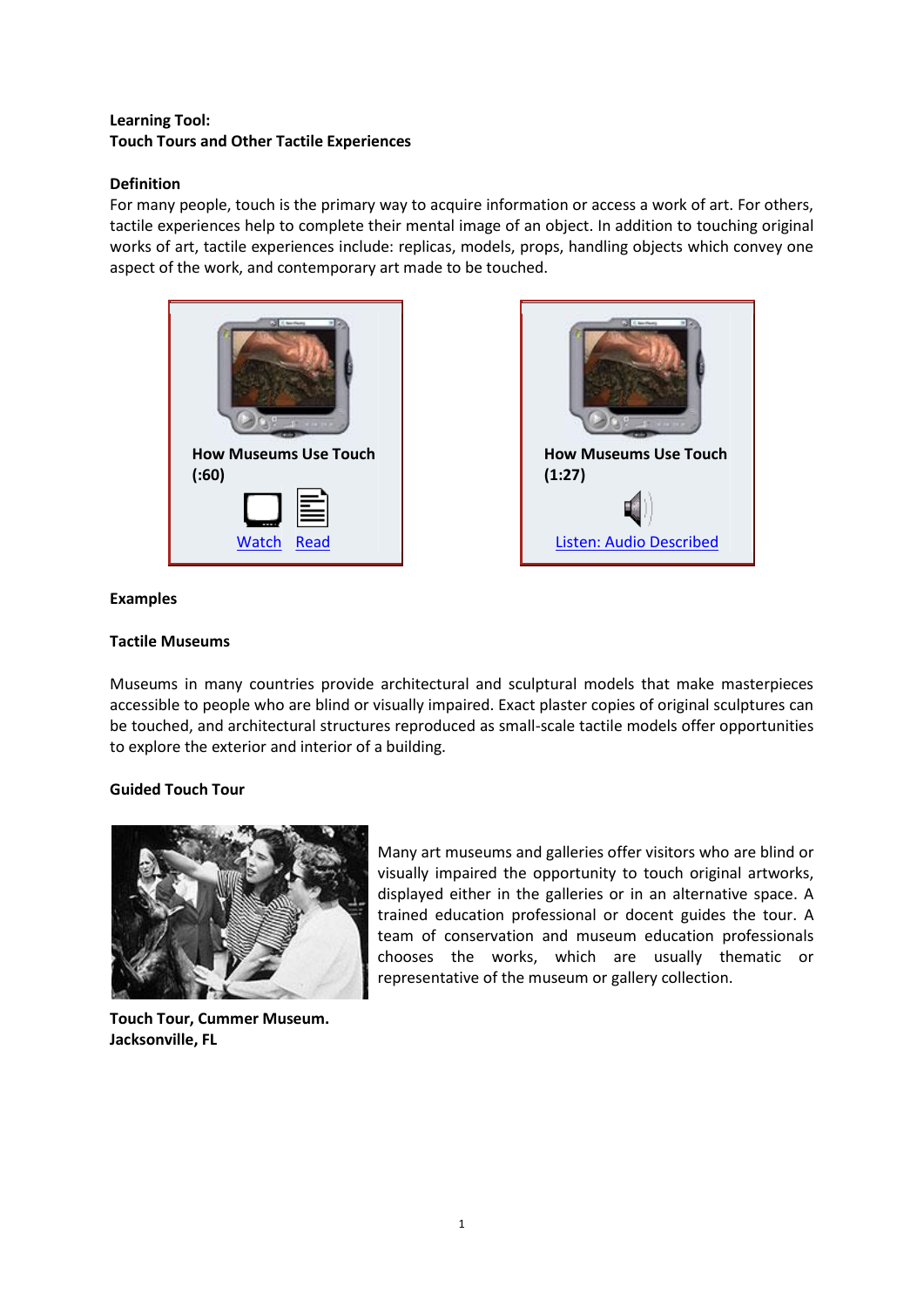



**Erin Narloch, Woodson Museum of Art, Wausau, WI on Woodson's Sculpture Garden Touch Tour** 

### **Self-Guided Touch Tour**



Some museums allow blind and visually impaired visitors to explore art on their own in the museum's galleries. Touchable objects are identified by braille and large-print labels, or by instructions in a recorded audio tour. This option requires security personnel to receive additional training.

**Self-Guided Touch Tour, Metropolitan Museum of Art, New York**

| <b>Rebecca McGinniss</b><br><b>Metropolitan Museum of</b><br>Art (5:32) |  |
|-------------------------------------------------------------------------|--|
| ≧                                                                       |  |
| Read                                                                    |  |



**Rebecca McGinniss, Access Coordinator, Metropolitan Museum of Art in New York, on the Met's Egyptian Touch Tour**

# **Handling Sessions**



**Handling African mask**

Some museums offer visitors in-depth tactile investigation of selected works, frequently in an alternate space. It is crucial that this not become a "segregated" program, but rather a supplementary educational approach to gallery programming. Some stimulate the user's imagination and metaphorical thinking. For example, educators at the Tate Modern use splintered Plexiglas to recreate the quality of some of Pablo Picasso's Spanish Civil War paintings. In the same program, silicone breast implants convey the paradoxical quality of some of Salvador Dali's Surrealist paintings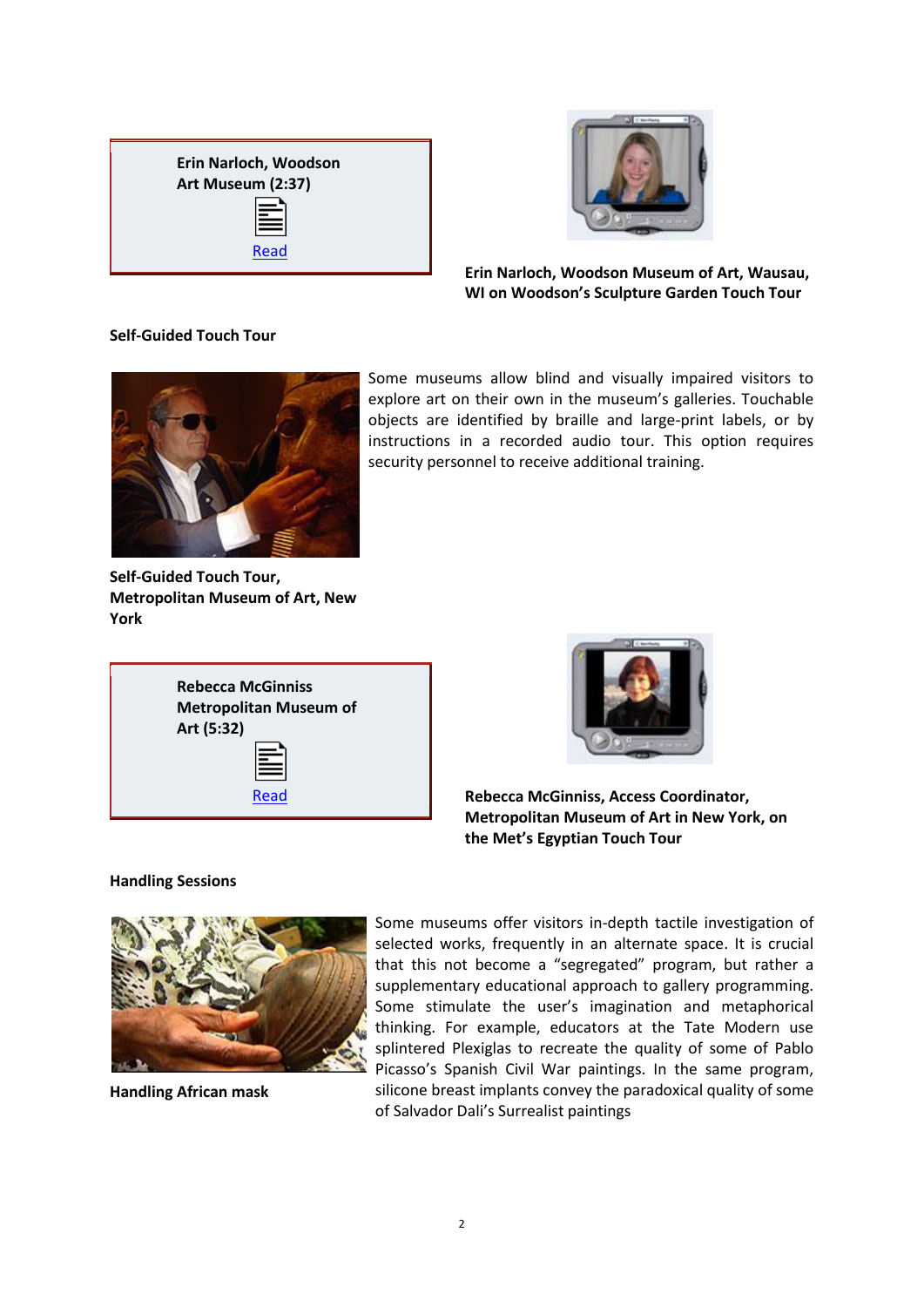### **Three-Dimensional Models**

A three-dimensional model can supplement a touch tour in the galleries when an artwork is twodimensional or oversized and so cannot be fully explored through touch,

#### **Replicas, Facsimiles, and Props**



Art and historical museums sometimes use three-dimensional props, and replicas of the objects depicted in a work of art to make it accessible to visitors who are blind or visually impaired.

**Touching Sumerian sculpture replica Los Angeles Braille Institute**

**Three-Dimensional Interpretations and Relief Sculptures** Three-dimensional interpretations can recreate not only basic composition and color but also translate stylistic properties such as texture and brushwork into a touchable experience.



**Original altarpiece and tactile reproductions, Birmingham Museum of Art, Alabama** 

**Contemporary Artworks Made to Be Touched**

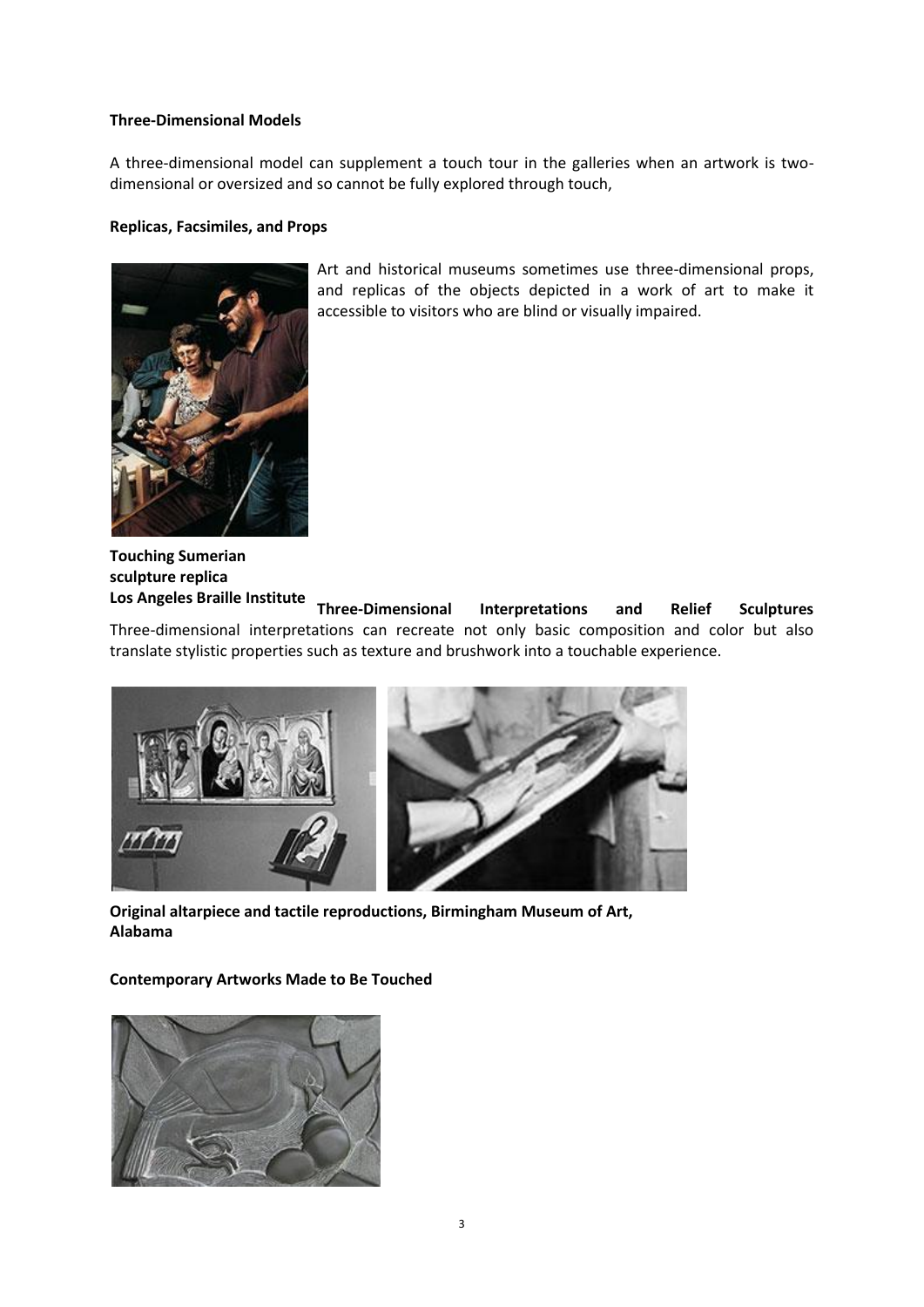## **The Nest (slate) b[y Ann Cunningham](http://www.oooandeye.com/artbase/base_members/ann-cunningham/index.html)**

Many artists, both sighted and visually impaired, expressly create tactile and multisensory works of art for blind and

visually impaired people to explore.





[Read](http://www.artbeyondsight.org/handbook/text-hegstrom-02.shtml) **Debbi Hegstrom, Minneapolis Institute of Arts, Minneapolis, MN on the Touch Tour as Universal Design**

#### [Back to top](http://www.artbeyondsight.org/handbook/acs-touchtools.shtml#top)

#### **Practical Considerations:**

#### **TIPS FOR GIVING A GUIDED TOUCH TOUR**

- 1. When welcoming and meeting a group, in addition to your standard introduction you should give a verbal description of the space you are in to help orient people.
- 2. As you move from one gallery space to another, give brief verbal descriptions of the spaces you pass through, even if they are not on the tour. A few words are enough and will give visitors a sense of the scope of the exhibition or museum.
- 3. Limit guided touch tours to 3-5 objects.
- 4. Keep the tour group small, 3-6 people at most. While one or two people are exploring by touch, give background verbally to others waiting.
- 5. While visitors explore a work, encourage dialogue and responses.
- 6. When choosing objects for the tour, be aware of the pedestal height and the object scale relative to the viewer. It's best if visitors can reach all parts of the object. If not provide tactile diagrams.
- 7. In a guided touch tour, like a verbal-description tour, you must allow additional time for visitors to process tactile experiences.



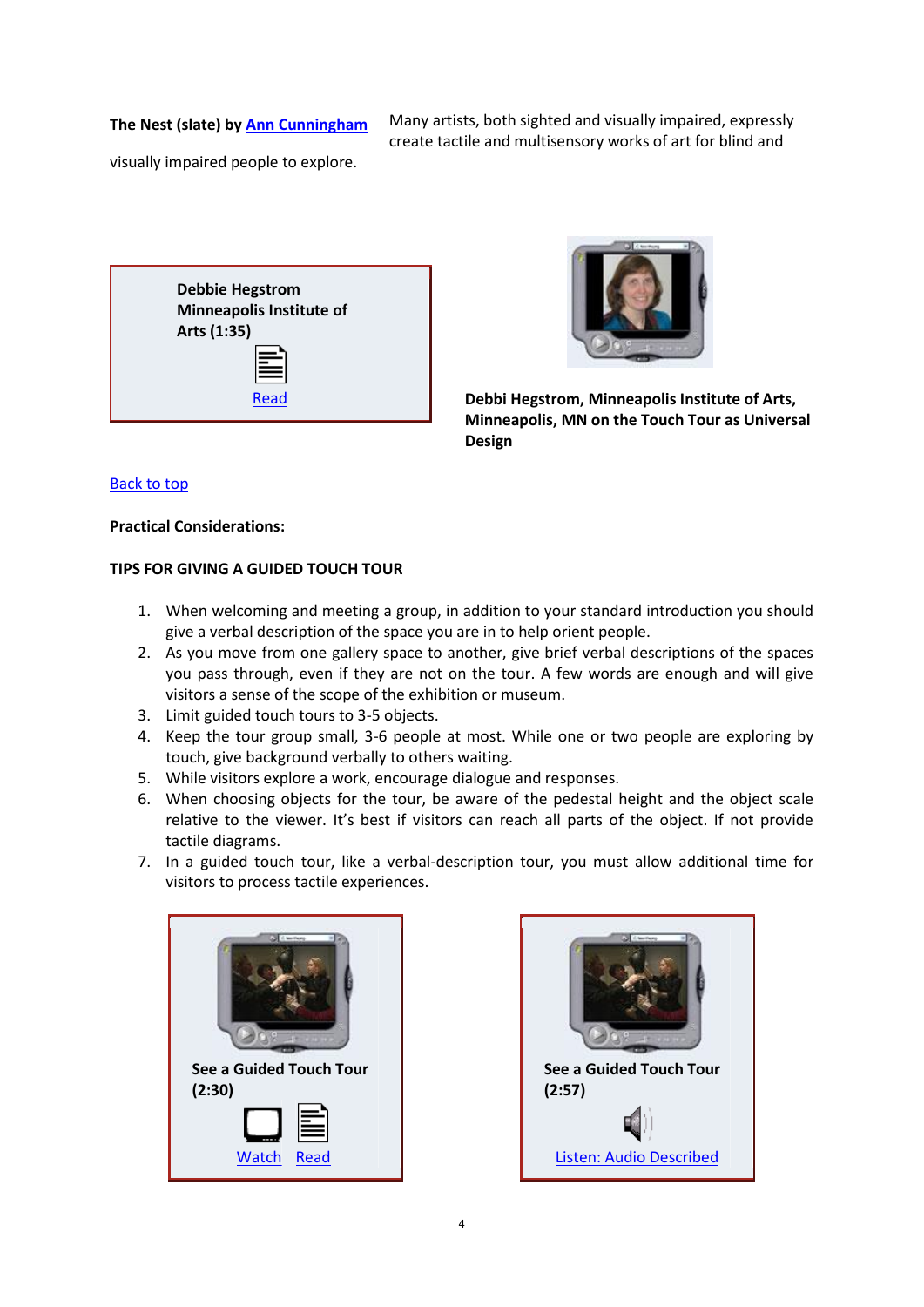- Any interactive program is appropriate for tactile experiences. Docents and lecturers can be trained to include a tactile-friendly work on their public tours. Keep in mind that introducing a tactile element requires more time for your tour or program.
- **Tactile experiences are appropriate for a variety of audiences, not only those who are visually impaired.** People with developmental or cognitive disabilities may benefit by the introduction of multi-sensory information. But just about everyone enjoys objects which give a sense of textures, weight, and the feel of objects in art or historical depictions. Applying this tool to a broad audience may help in fundraising.
- Make sure you include [Verbal Description](http://www.artbeyondsight.org/handbook/acs-guidelines.shtml) of your tactile objects and experiences. Try to make the verbal description, along with other background information, available **before** the museum visit, either on your website, in a mailing packet, or at your information desk or gift shop.
- If possible, get involved with the early stages of planning the exhibition. This makes it easier for your advisors to gather the resources and objects necessary for your touch tour. Your curators may also find objects that are appropriate during their searches (this is particularly relevant for historical, natural history, or science museums.) This participation also brings accessibility issues and awareness to other museum staff.
- Many of these techniques can be adapted to the classroom for pre or post-museum visit sessions, including: handling sessions and other tactile experiences; replicas, models, facsimiles, and props; and tactile diagrams with verbal guidance of the hands.
- If you normally charge for tours, consider offering one day of free touch tours. This creates publicity for your accessibility program, and allows for feedback and involvement in your museum from people with disabilities. This type of outreach creates an opportunity for visitors with disabilities to understand what your museum has to offer and encourages support of your efforts.

# **How to Buy It or Make It…Cheap and Easy**

- Discuss with curators and conservators objects that may be appropriate for touch. They may also have ideas on how to recreate the work, or how to find comparable materials or objects, perhaps from a study collection or objects for deaccession.
- Your museum store may have replicas or models of objects from the collection.
- Check out online replica or reproductions sources, particularly of historical or ethnographic objects.
- Commission local artists to create tactile interpretations of these works. A competition or award could be used to elicit selections.
- Look to staff members' hidden talents. Are there any model makers or artists on staff? Ask them to create an architectural model of the museum, elevation or floor plan. Use textured cloths and papers on floors and walls to help users distinguish different rooms or areas of the model.
- Craft and hardware stores are good sources for props and objects for handling sessions.
- With a little imagination, use ordinary household objects to enhance the tour and encourage discussion.
- For utilitarian objects, flea markets and online auction sites like EBay may be a good source for comparable objects and reproductions.

### [Back to top](http://www.artbeyondsight.org/handbook/acs-touchtools.shtml#top)

### **Tactile Diagrams**

### **Definition**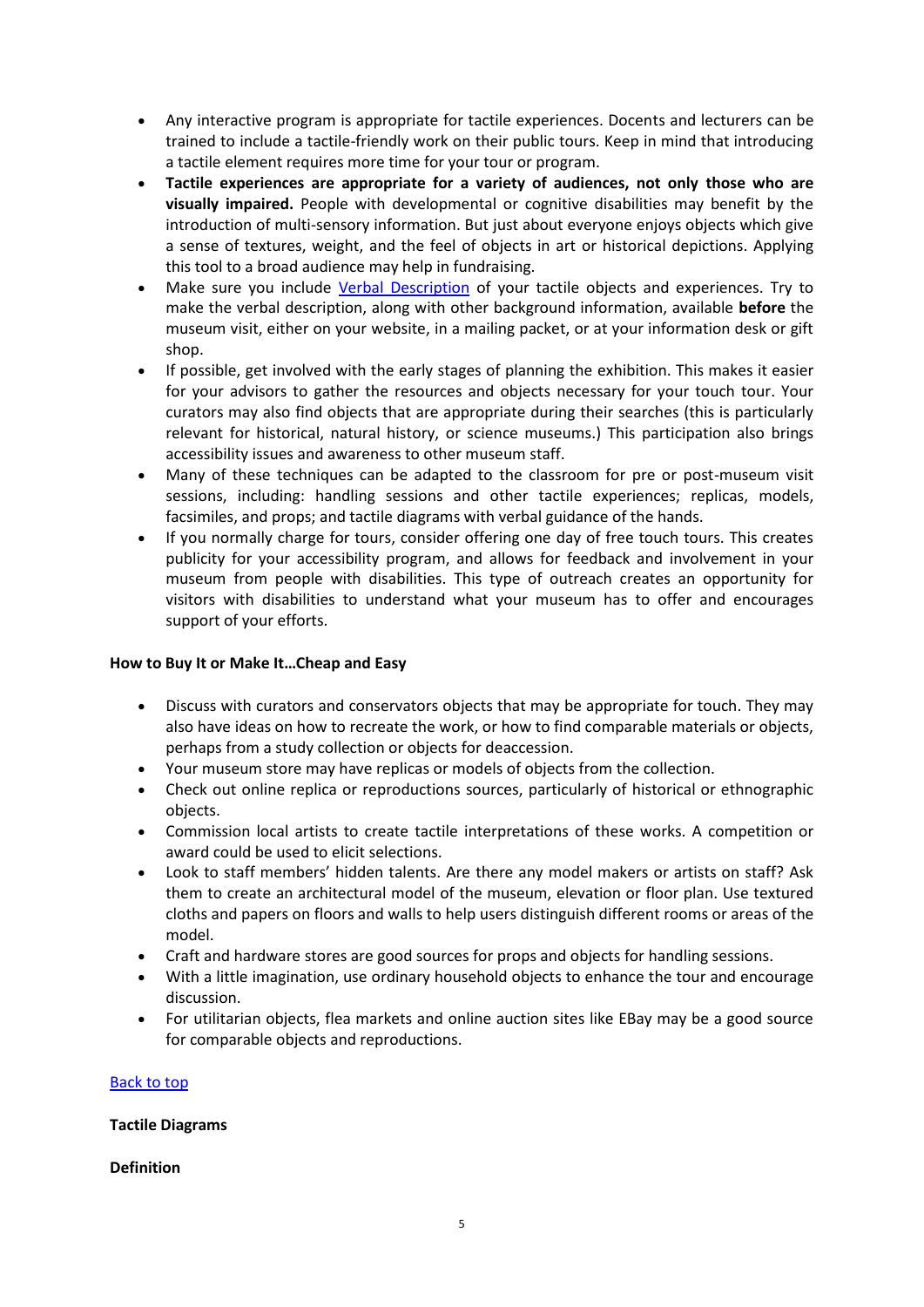Tactile diagrams translate images into a tactile language.

They are **not** exact relief reproductions of visual images.

Tactile diagrams allow people access to the visual information in works of art, maps, architectural and other diagrams, and three-dimensional objects and spaces.



**Tactile map of museum near entrance of Finnish National Gallery, Helsinki**



**Tactile diagram of painting, Art History Through Touch and Sound**

Examples

AEB's multisensory art encyclopedia, *Art History Through Touch and Sound*, has hundreds of tactile diagrams, with accompanying verbal descriptions. These diagrams are also available online at Art **History Through Touch and Sound Online.** 



**Ma Jolie, Picasso Tactile diagram of** 



**Ma Jolie**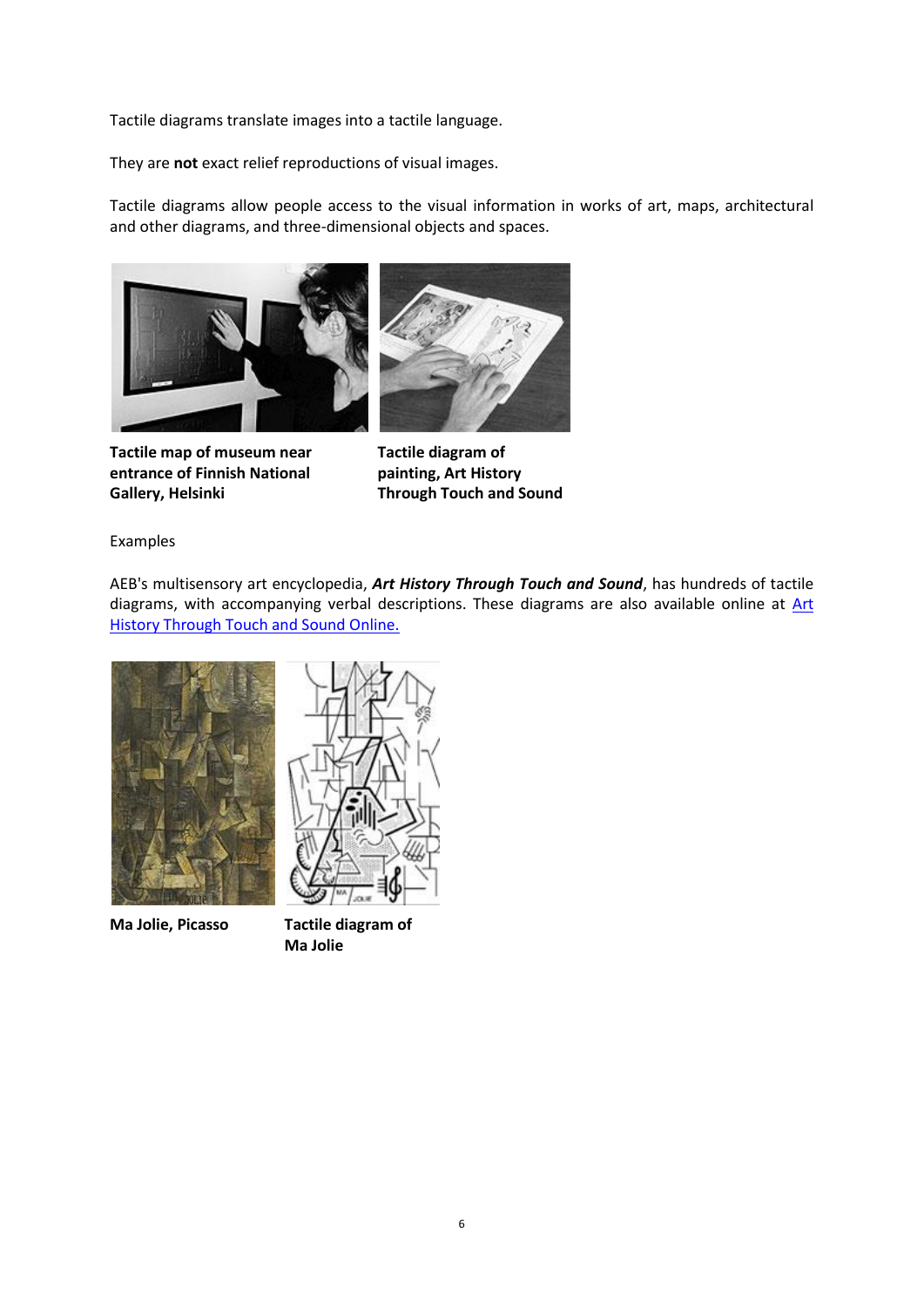| <b>New Plazas</b><br><b>Risi Bouru</b><br><b>Touch &amp; Sound</b><br><b>COLLE</b> | <b>IT History</b><br><b>Touch &amp; Sound</b> |
|------------------------------------------------------------------------------------|-----------------------------------------------|
| See How to Use Art                                                                 | See How to Use Art                            |
| <b>History Through Touch</b>                                                       | <b>History Through Touch</b>                  |
| and Sound Tactiles (1:26)                                                          | and Sound Tactiles (2:14)                     |
|                                                                                    |                                               |
| <b>Watch</b><br>Read                                                               | <b>Listen: Audio Described</b>                |

# **Practical Considerations:**

**Tactile diagrams should always be used with narratives that guide the user through the diagram in a logical and orderly manner.** In addition, the narrative provides art-historical information and a detailed description of the actual work, which give meaning to the tactile translation of the object in the diagram.

In the museum, tactile diagrams can complement a touch tour, for example when a sculpture is too large for a visitor to access completely through touch. In the galleries, tactile diagrams of paintings can focus and enrich verbal description. Tip: remember to provide a hard surface, such as a clipboard or piece of cardboard, for each member of the tour.

Classroom teachers can use tactile diagrams to prepare students for a museum visit, or to study art, literature, history, and other academic subjects. Learning to read tactile diagrams is essential for blind and visually impaired students, since it strengthens the skills necessary to read tactile maps, scientific diagrams, and graphs.

# See [Art History Through Touch and Sound Online](http://www.artbeyondsight.org/ahtts/index.shtml) for an example of how to use a [Tactile Diagram.](http://www.artbeyondsight.org/ahtts/dali-touch.shtml)

Writing **Directions for Touching Tactile** Diagrams All tactile diagrams require an accompanying verbal narrative to guide the user through the image. A user must first understand the standardized patterns, lines, and icons used in the diagrams. A good way to introduce this information is with a diagram legend featuring the tactile vocabulary and the corresponding names. The narrative must guide the user through each aspect of the diagram, always referring to the patterns by their names. For example, "The coffee can is represented by a solidrough pattern." Usually, the narrative begins at one of the diagram's corners or outer edges. From this starting point, the narrative works inward in an orderly progression. Each image presents certain challenges, and the narrative must address these. But in general, a narrative should follow this basic structure:

- 1. Convey the standard information including artist, title, date, mediums, dimensions, and the custodian or location of the work.
- 2. Provide an overview of the historical period or cultural context.
- 3. Give a general description of the subject matter and color or qualities of the medium.
- 4. Tell the user how many diagrams will be used to explore the work and what each diagram represents.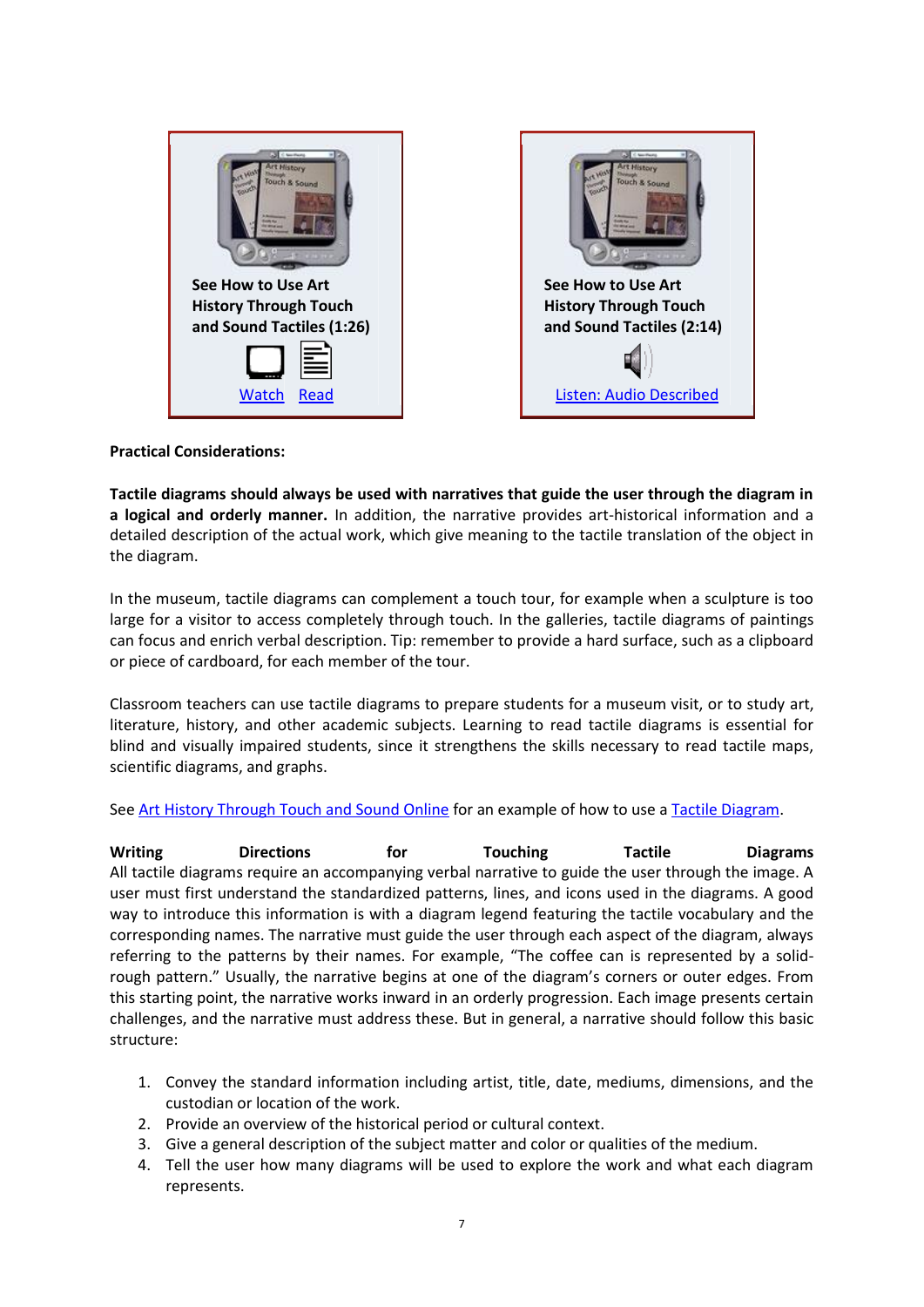- 5. Cue the user that the tactile narrative is about to begin.
- 6. When reasonable, provide a brief overview of the patterns that represent the various elements in the diagram. Remember, however, that if the image is too complex this information may be more confusing than helpful.
- 7. At this point, you may begin guiding the user's hands through the diagram. Always start at the diagram's outer edges, not with an object in the center. In a representation of a twodimensional work, start with the background and move forward toward the foreground, or vice versa, but do not start in the middle. In a representation of a sculpture, begin with the figure's head, and move down, or begin at the figure's feet, and move up. In representations of architecture, begin with the informational icons. After exploring the compass point and the human-scale indicator, move to the entrance arrow and doorway. Then enter the building.
- 8. The narrative should guide the user through the diagram in an inch-by-inch path. Always move from one area to an adjacent area. Do not jump from one point to another without accounting for the diagram's intervening areas. Explore the elements in a way that encourages an understanding of the whole.
- 9. After you have explored all the elements in the diagram, you can talk about the work in the same way that you would talk with a sighted viewer. Among the subjects you can introduce are the work's formal features, iconography, significance, theoretical premise, patterns of intention, or any other relevant issues. Finally, summarize the image and explain its historical importance.



**Robert Jaquiss, Vice-chairman and Executive Director for VIEW International Foundation, on the range of materials and technologies available to create Tactile Diagrams and Objects.** 

| <b>Robert Jaquiss</b><br><b>VIEW International</b><br>(14:00) |
|---------------------------------------------------------------|
| Ë                                                             |
| <b>Read</b>                                                   |

**How to Get It or Make It …Cheap and Easy**

**Reproducing Images in Relief**

Verbal Description

### **Definition**

Verbal description uses nonvisual language to convey the visual world. It can navigate a visitor through a museum, orient a listener to a work of art, or provide access to the visual aspects of a performance. Dr. Margaret Pfanstiehl, founder and president of The Metropolitan Washington Ear Inc., and her husband, Cody, developed the art and technique of verbal description in 1981.

A verbal description includes standard information included on a label, such as the name of the artist, nationality, title of the artwork, date, dimensions or scale of the work, media and technique. More important, verbal description includes a general description of the subject matter and the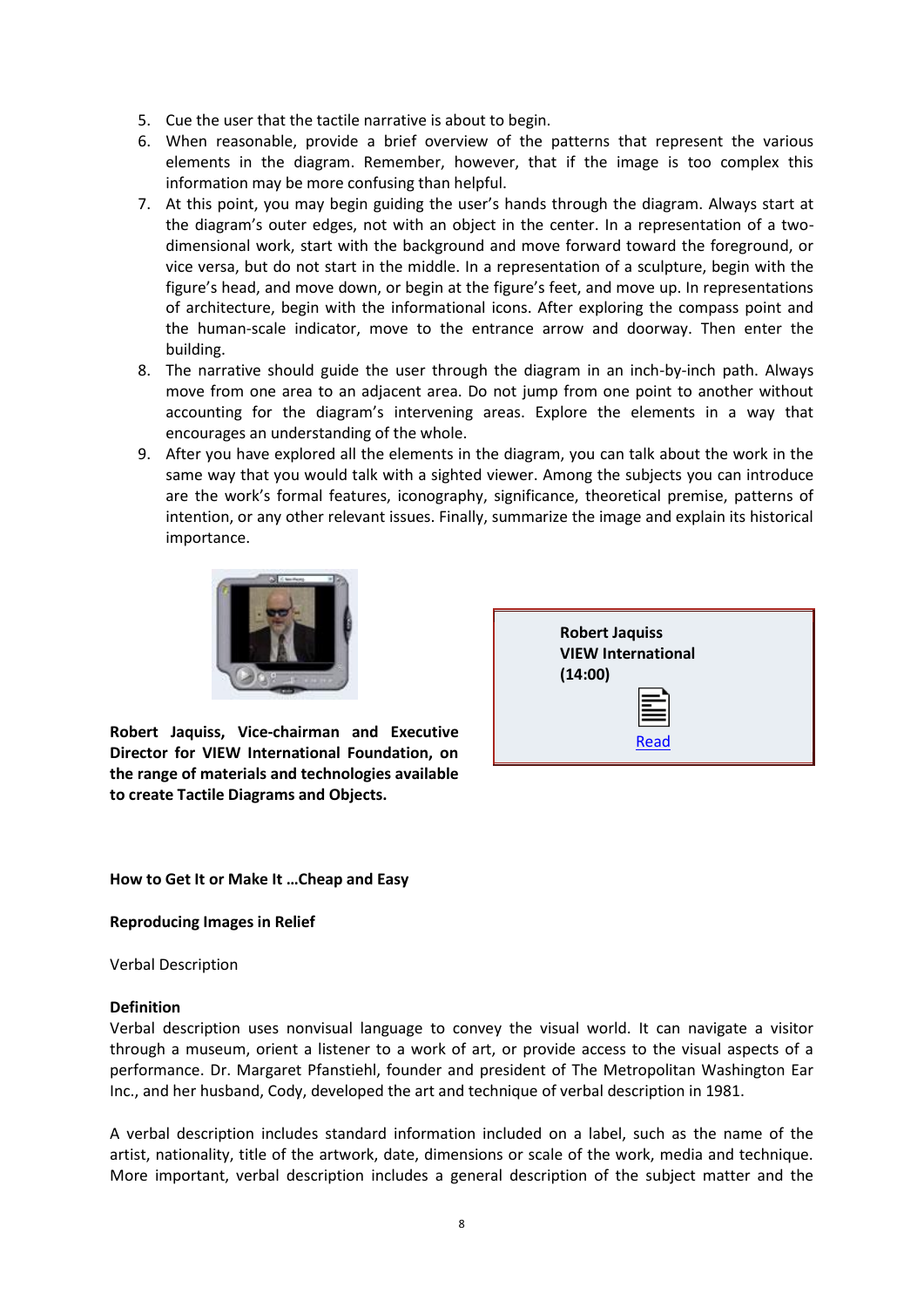composition of the work. For more information, see AEB's [Guidelines for Verbal Description,](http://www.artbeyondsight.org/handbook/acs-guidelines.shtml) and [Samples of Verbal Description.](http://www.artbeyondsight.org/handbook/acs-verbalsamples.shtml)

Examples

#### **Museum Tours**



Verbal description as part of a touch tour enhances the visitor's tactile experience. It can also provide access to a museum's collection when the works of art are not available to touch. When a group of visitors includes blind, visually impaired, and sighted visitors, museum professionals or docents can incorporate in-depth verbal description into their regular tour. If a classroom teacher conducts the tour, it is advisable for educators to visit the museum

or historical site first to prepare the verbal description.

#### **Audio Guides**



Some museums create an additional audio guide for blind and visually impaired visitors or include extensive verbal description of artworks in their standard audio guide. Sighted museum visitors report that they benefit from this practice as well.



**Classroom Lessons**



**Multisensory Books**



incorporate verbal description of art, architecture, and design objects into history, social science, math, and other classes. Precise and organized description is one of the basic tools of effective communication. It can improve students' awareness of their environment and enrich their vocabulary.

Verbal description and discussion about the work of art can be a part of a class that precedes or follows a museum visit. Teachers can

Multisensory art books created for people who are blind or have limited sight integrate verbal description, high-resolution reproductions of the images, a tactile component, and sometimes an audio component.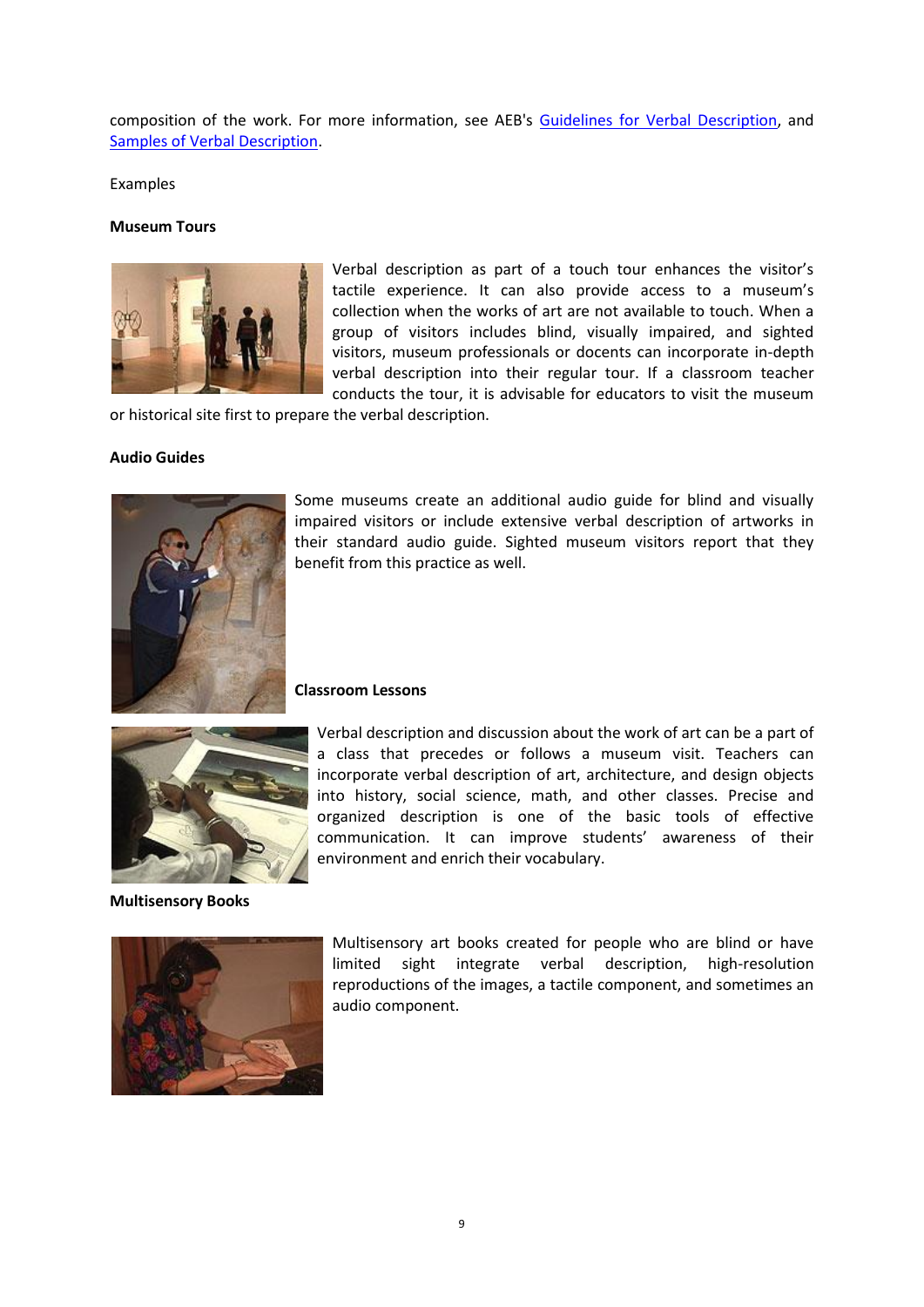



**Mariann Smith, Albright-Knox Art Gallery, Buffalo, NY on Verbal Description Tours**

## **Practical Considerations:**

# **For Educator or Docent-Led Tours:**

You can use verbal description throughout a gallery tour to describe an artwork, to respond to particular questions, and to encourage dialogue. You can adapt the pace and level of detail of description to individuals based on their degree of sight loss and their prior experience making art or looking at art.

When planning your tour, **keep in mind that verbal description takes time**. Therefore, you may have to discuss fewer works. A general rule of thumb is to use half the number of works you would use in a tour without verbal description. So it's important to carefully select the works for your tour.

Develop verbal description scripts for the objects on your tour (see AEB's [Guidelines for Verbal](http://www.artbeyondsight.org/handbook/acs-guidelines.shtml)  [Description\)](http://www.artbeyondsight.org/handbook/acs-guidelines.shtml) and **review them with your visually impaired advisors for effective language, clarity and length of the descriptions, and appropriate pace of the tour**. Verbal description is also an essential part of a touch tour or a tour that includes tactile diagrams or tactile elements. As you develop your verbal-description skills, these scripts will serve as guidelines, rather than as a text to be memorized.

When first meeting a group that includes people who are blind or visually impaired, briefly describe the lobby or meeting space. Then, so that you may adjust your tour to your visitors needs, find out more about the type and degree of visual impairment. As with all audiences, try to relate the individual's life experiences to the content in the work of art. This is especially important for visitors who are congenitally blind, as they have no visual memory. **Throughout your tour, include brief descriptions of gallery spaces through which you pass and museum architecture.** You might include the size of the space, type of art, or other general information about the atmosphere or ambience of the museum. **It is important to keep verbal description separate from information about the historical context.** If your tour includes both sighted and visually impaired people, present your verbal description first. This creates equal opportunity for further discussion of historical context, biography of the artist, or other information important for all audiences to understand the work.

One strategy frequently used during school-aged group tours could be used with all groups: elicit audience response through directed questioning. If you have an integrated class, with both sighted and visually impaired students, **include everyone in the verbal-description process**. Ask sighted students to describe elements in the work through directed questioning. This creates an engaging atmosphere and strengthens observation skills. At the end of each description, restate student responses and summarize observations.

**Get feedback**. After the description of the first work, ask one of the tour participants if the description is meeting their needs or if you need to make any adjustments.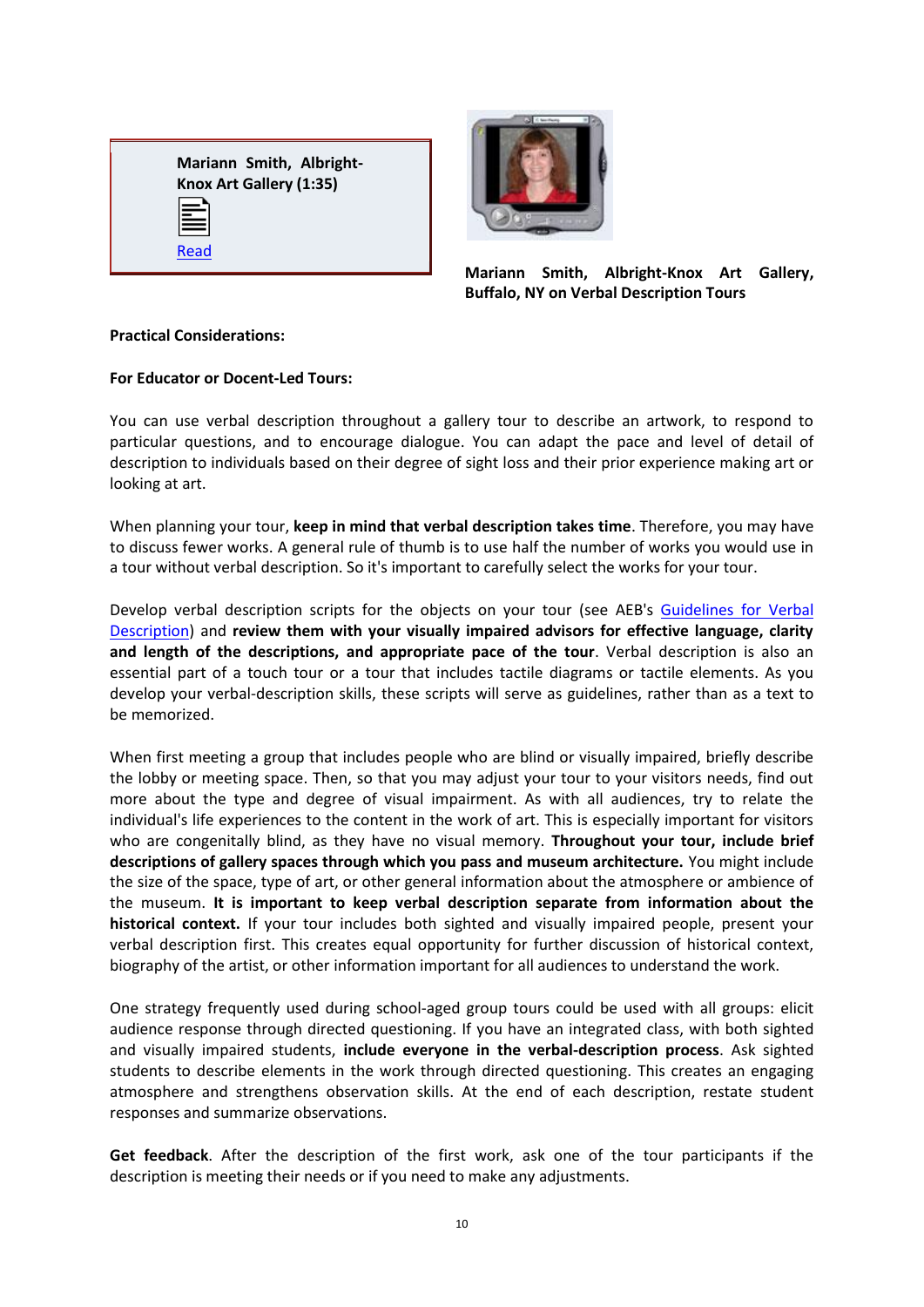At the end of a tour for people with visual impairments, take the opportunity to emphasize the museum's accessibility features and programming. **Create a sense of welcome and encourage a future relationship with the museum.** 

# **For Audio Guides or Audio-described Self-guided Tours:**

Once you have developed verbal-description scripts, you can adapt them to create an audio guide that all visitors can use in the galleries independently. For the user with visual impairments, incorporate verbal description and navigational and orientation cues. When designing your tour, consider the effect of frequent physical changes in the galleries, such as chairs that are moved, deinstallations, or construction. Also, museum staff who distribute audio guides to visitors should provide a short orientation on how to use the player and guide. Another tip: the player should have some type of neck strap so that a user has both hands free to use the buttons, hold a tactile, or use a cane or other assistive device.

Note: The audio guide involves significant staff time, as well as resources for editing and recording, and purchasing portable tape or CD players.

# **How to Get It or Make It.Cheap and Easy**

Verbal description requires primarily an investment of staff time. College interns or volunteers are ideal for researching and writing drafts that can be reviewed by museum educators and/or curators. This skill does take time to refine; education needs to stay involved in the editing process to ensure that the description is accurate. Writing verbal descriptions for selected works could also become part of the curatorial and exhibition development process.

Enlist students to help. Precise and organized description is one of the basic tools of effective communication. It can improve students' awareness of their environment, enrich their vocabulary, and improve the accuracy and variety of their sensory description when they are encouraged to ask questions. Have students write and test verbal descriptions for each other, creating a library of verbal descriptions for your institution. If you have a local school, university, or other organization that has a strong drama or audiovisual department, it may record your scripts to create an audio library for your institution.

For a list of professional audio-description providers for audio, video, TV, and theater, see General [Accessibility Tool: Audio Described Media.](http://www.artbeyondsight.org/handbook/acs-audiodescribed.shtml)

To train your local volunteers, we suggest:

- 1. Review AEB'[s Guidelines for Verbal Description](http://www.artbeyondsight.org/handbook/acs-guidelines.shtml)
- 2. Listen t[o Samples of Verbal Descriptions](http://www.artbeyondsight.org/handbook/acs-verbalsamples.shtml)
- 3. Hear more examples a[t AEB's Art History Through Touch and Sound Online.](http://www.artbeyondsight.org/ahtts/index.shtml)
- 4. Try writing verbal descriptions and review them with the members of your advisory board.

**In-house alternative:** If you cannot afford professional audio-description services, create your own audio guide for individuals who cannot completely access visual information. An individual on staff can record on standard cassette tape and provide visitors a small tape player with earphones. This is obviously a significantly different quality experience than a professional audio-guide recording, but the option for more, rather than less, independent access will be appreciated. If you know how, you could burn compact discs of the recording. A CD lets the user skip ahead to the next stop on the tour more easily than a cassette. However, it is important to remember that visually impaired visitors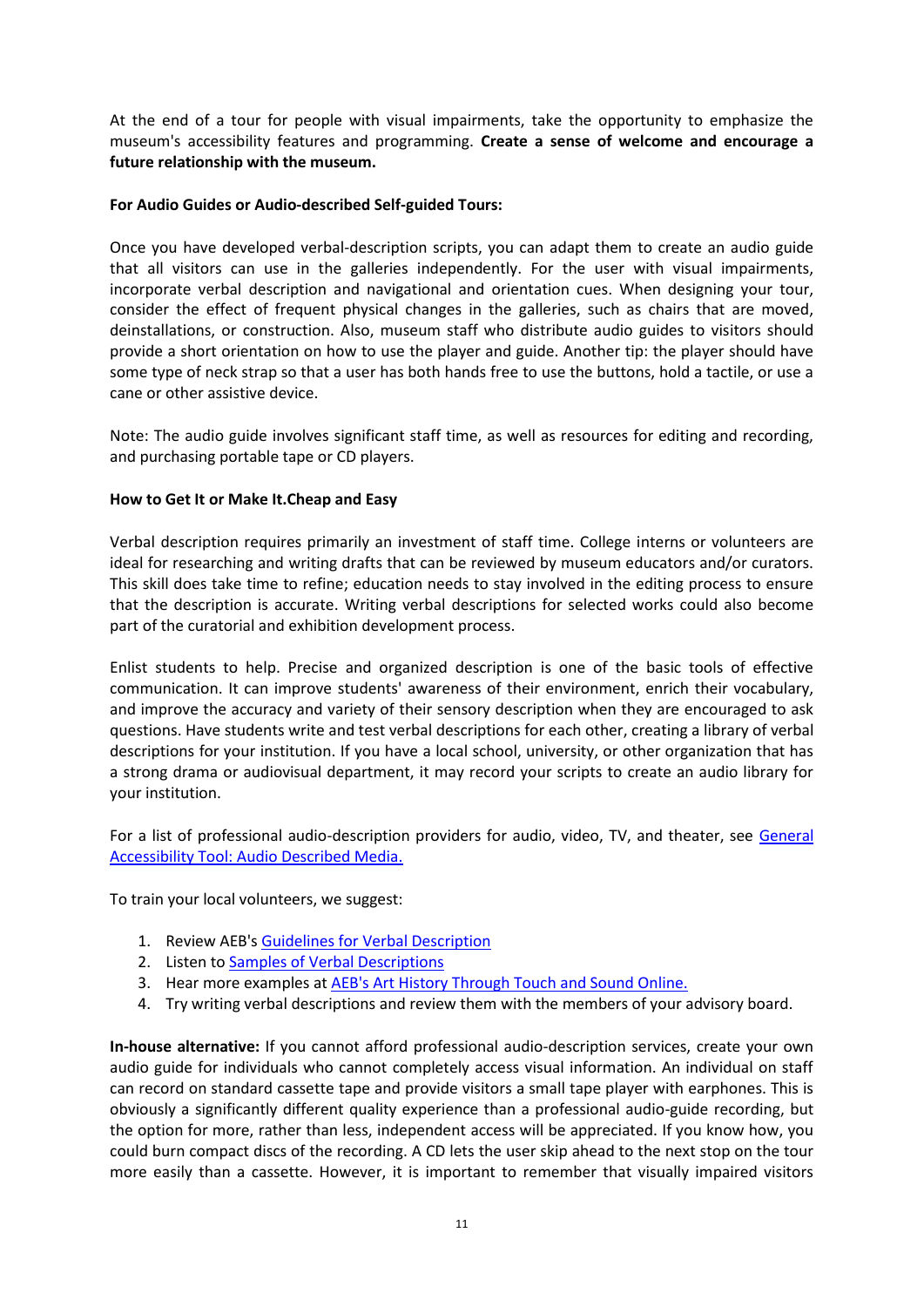need orientation and navigational information, so keep this information as a separate "track" that will not get lost as someone moves forward through the tour. That also allows the sighted user to skip such information.

Through infrared amplification, visually impaired visitors can use assistive listening devices available in your museum to privately access an audio description of a program, lecture, or performance without disturbing others around them. This can expand programmatic access significantly for those who are blind or visually impaired.

### [Back to top](http://www.artbeyondsight.org/handbook/acs-verbal.shtml#top)



The easiest method of reproduction is to use microcapsule paper and a Tactile Image Enhancer. The photocopied image on microcapsule paper passes through the Tactile Image Enhancer, which heats the paper, causing the black lines and patterns to rise. Only the black areas will rise because these areas attract the most heat. The untreated areas of the page remain flat and smooth.

In order to create a tactile diagram using this method, here is what you need:

- Tactile Image Enhancer/Tactile Image Maker, a photocopier, special paper
- [Guidelines for Making Tactile Diagrams.](http://www.artbeyondsight.org/handbook/acs-tactileguidelines.shtml) Includes detailed instructions and examples of different types of tactile diagrams.
- [Tactile Patterns](http://www.artbeyondsight.org/handbook/acs-tactilepatterns.shtml) that you can download from this site. These are reproducible pages that you can copy and use in creating your own diagrams.

Remember that tactile diagrams are always used with verbal narratives as described in AEB's [Guidelines for Making Tactile Diagrams.](http://www.artbeyondsight.org/handbook/acs-tactileguidelines.shtml) The narratives guide the user through the diagram in a logical and orderly manner. A narrative also provides art history information and a detailed description of an artwork.

# **Watch this video to see the basic steps of how to design and reproduce tactile diagrams.**





[Back to top](http://www.artbeyondsight.org/handbook/acs-tactile.shtml#top)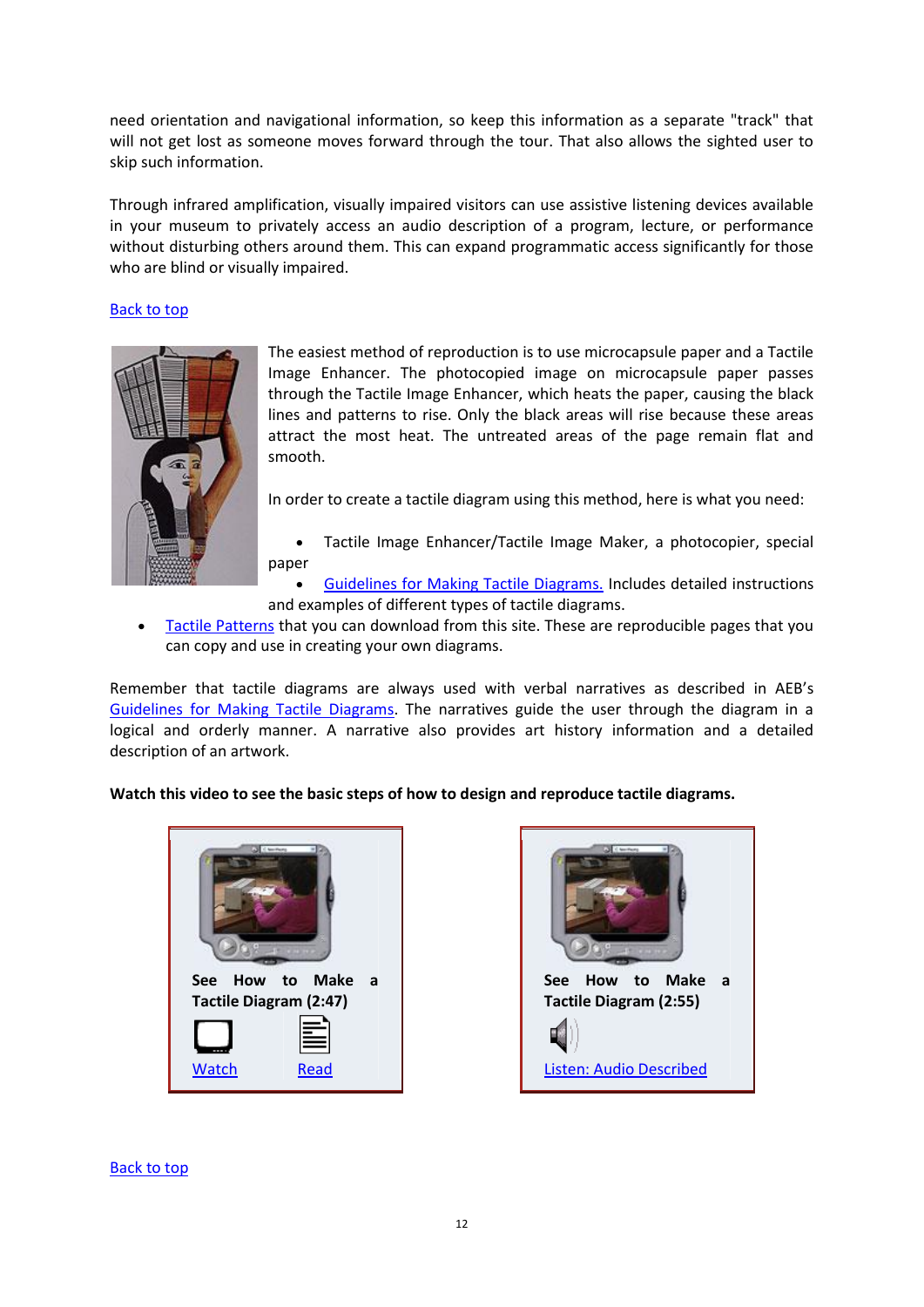### **Verbal Description**

#### **Definition**

Verbal description uses nonvisual language to convey the visual world. It can navigate a visitor through a museum, orient a listener to a work of art, or provide access to the visual aspects of a performance. Dr. Margaret Pfanstiehl, founder and president of The Metropolitan Washington Ear Inc., and her husband, Cody, developed the art and technique of verbal description in 1981.

A verbal description includes standard information included on a label, such as the name of the artist, nationality, title of the artwork, date, dimensions or scale of the work, media and technique. More important, verbal description includes a general description of the subject matter and the composition of the work. For more information, see AEB's [Guidelines for Verbal Description,](http://www.artbeyondsight.org/handbook/acs-guidelines.shtml) and [Samples of Verbal Description.](http://www.artbeyondsight.org/handbook/acs-verbalsamples.shtml)

#### Examples

#### **Museum Tours**



Verbal description as part of a touch tour enhances the visitor's tactile experience. It can also provide access to a museum's collection when the works of art are not available to touch. When a group of visitors includes blind, visually impaired, and sighted visitors, museum professionals or docents can incorporate in-depth verbal description into their regular tour. If a classroom teacher conducts the tour, it is advisable for educators to visit the museum

or historical site first to prepare the verbal description.

#### **Audio Guides**



Some museums create an additional audio guide for blind and visually impaired visitors or include extensive verbal description of artworks in their standard audio guide. Sighted museum visitors report that they benefit from this practice as well.

#### **Classroom Lessons**



Verbal description and discussion about the work of art can be a part of a class that precedes or follows a museum visit. Teachers can incorporate verbal description of art, architecture, and design objects into history, social science, math, and other classes. Precise and organized description is one of the basic tools of effective communication. It can improve students' awareness of their environment and enrich their vocabulary.

**Multisensory Books**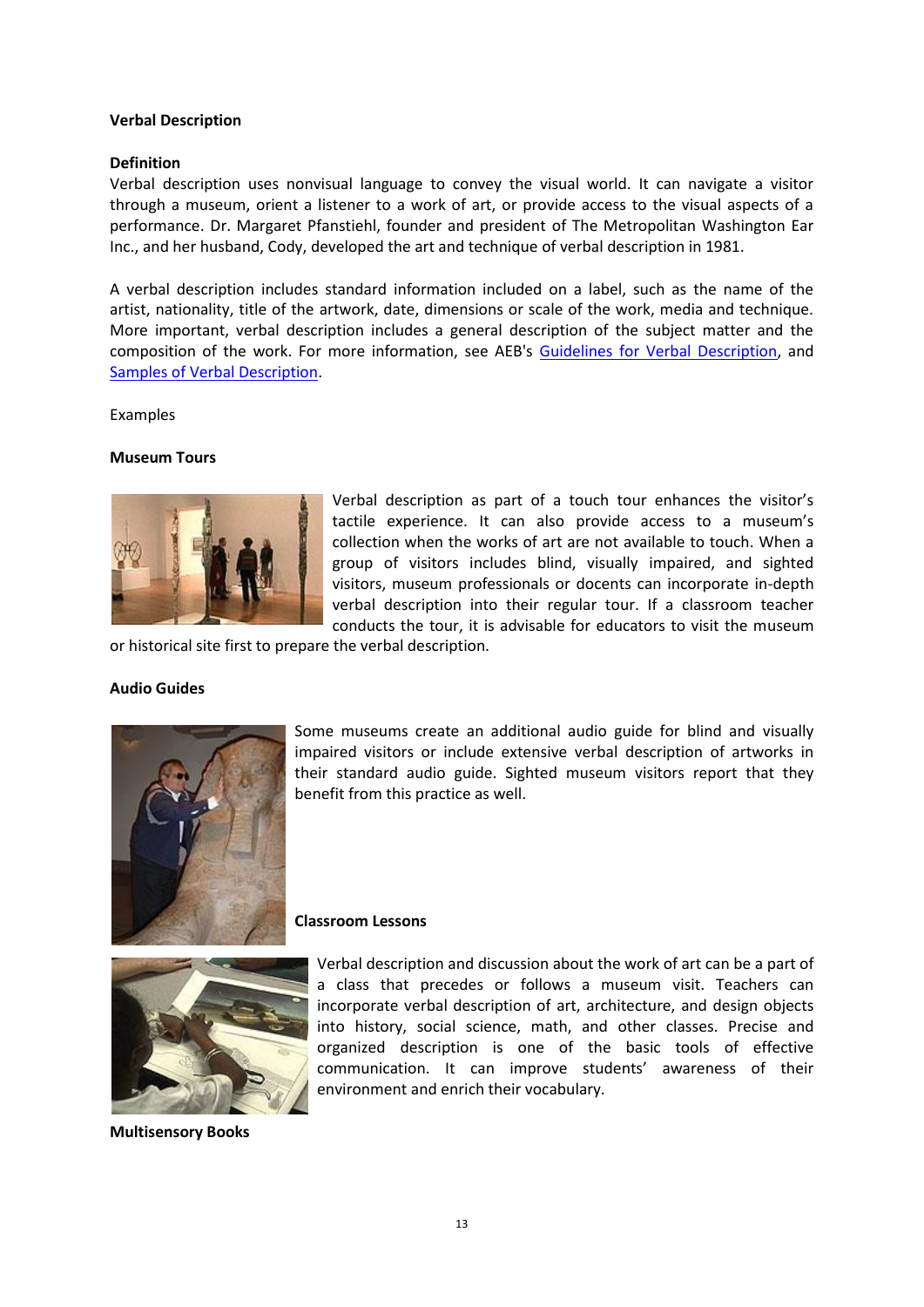

Multisensory art books created for people who are blind or have limited sight integrate verbal description, high-resolution reproductions of the images, a tactile component, and sometimes an audio component.

**Mariann Smith, Albright-Knox Art Gallery (1:35)** [Read](http://www.artbeyondsight.org/handbook/text-smith-verbal-tour.shtml)



**Mariann Smith, Albright-Knox Art Gallery, Buffalo, NY on Verbal Description Tours**

# **Practical Considerations:**

### **For Educator or Docent-Led Tours:**

You can use verbal description throughout a gallery tour to describe an artwork, to respond to particular questions, and to encourage dialogue. You can adapt the pace and level of detail of description to individuals based on their degree of sight loss and their prior experience making art or looking at art.

When planning your tour, **keep in mind that verbal description takes time**. Therefore, you may have to discuss fewer works. A general rule of thumb is to use half the number of works you would use in a tour without verbal description. So it's important to carefully select the works for your tour.

Develop verbal description scripts for the objects on your tour (see AEB's Guidelines for Verbal [Description\)](http://www.artbeyondsight.org/handbook/acs-guidelines.shtml) and **review them with your visually impaired advisors for effective language, clarity and length of the descriptions, and appropriate pace of the tour**. Verbal description is also an essential part of a touch tour or a tour that includes tactile diagrams or tactile elements. As you develop your verbal-description skills, these scripts will serve as guidelines, rather than as a text to be memorized.

When first meeting a group that includes people who are blind or visually impaired, briefly describe the lobby or meeting space. Then, so that you may adjust your tour to your visitors needs, find out more about the type and degree of visual impairment. As with all audiences, try to relate the individual's life experiences to the content in the work of art. This is especially important for visitors who are congenitally blind, as they have no visual memory. **Throughout your tour, include brief descriptions of gallery spaces through which you pass and museum architecture.** You might include the size of the space, type of art, or other general information about the atmosphere or ambience of the museum. **It is important to keep verbal description separate from information about the historical context.** If your tour includes both sighted and visually impaired people, present your verbal description first. This creates equal opportunity for further discussion of historical context, biography of the artist, or other information important for all audiences to understand the work.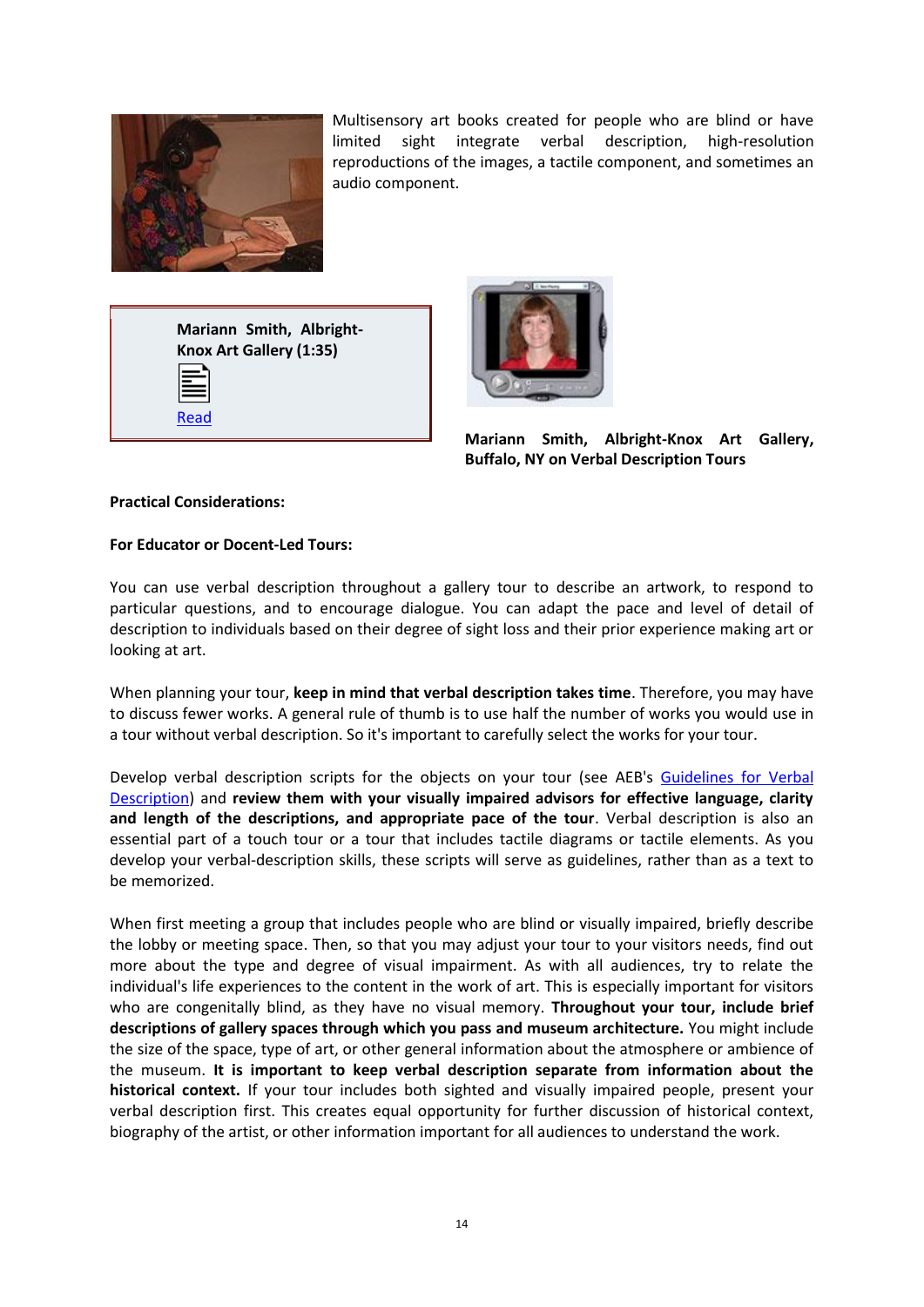One strategy frequently used during school-aged group tours could be used with all groups: elicit audience response through directed questioning. If you have an integrated class, with both sighted and visually impaired students, **include everyone in the verbal-description process**. Ask sighted students to describe elements in the work through directed questioning. This creates an engaging atmosphere and strengthens observation skills. At the end of each description, restate student responses and summarize observations.

**Get feedback**. After the description of the first work, ask one of the tour participants if the description is meeting their needs or if you need to make any adjustments.

At the end of a tour for people with visual impairments, take the opportunity to emphasize the museum's accessibility features and programming. **Create a sense of welcome and encourage a future relationship with the museum.** 

# **For Audio Guides or Audio-described Self-guided Tours:**

Once you have developed verbal-description scripts, you can adapt them to create an audio guide that all visitors can use in the galleries independently. For the user with visual impairments, incorporate verbal description and navigational and orientation cues. When designing your tour, consider the effect of frequent physical changes in the galleries, such as chairs that are moved, deinstallations, or construction. Also, museum staff who distribute audio guides to visitors should provide a short orientation on how to use the player and guide. Another tip: the player should have some type of neck strap so that a user has both hands free to use the buttons, hold a tactile, or use a cane or other assistive device.

Note: The audio guide involves significant staff time, as well as resources for editing and recording, and purchasing portable tape or CD players.

### **How to Get It or Make It.Cheap and Easy**

Verbal description requires primarily an investment of staff time. College interns or volunteers are ideal for researching and writing drafts that can be reviewed by museum educators and/or curators. This skill does take time to refine; education needs to stay involved in the editing process to ensure that the description is accurate. Writing verbal descriptions for selected works could also become part of the curatorial and exhibition development process.

Enlist students to help. Precise and organized description is one of the basic tools of effective communication. It can improve students' awareness of their environment, enrich their vocabulary, and improve the accuracy and variety of their sensory description when they are encouraged to ask questions. Have students write and test verbal descriptions for each other, creating a library of verbal descriptions for your institution. If you have a local school, university, or other organization that has a strong drama or audiovisual department, it may record your scripts to create an audio library for your institution.

For a list of professional audio-description providers for audio, video, TV, and theater, see [General](http://www.artbeyondsight.org/handbook/acs-audiodescribed.shtml)  [Accessibility Tool: Audio Described Media.](http://www.artbeyondsight.org/handbook/acs-audiodescribed.shtml)

To train your local volunteers, we suggest:

- 1. Review AEB'[s Guidelines for Verbal Description](http://www.artbeyondsight.org/handbook/acs-guidelines.shtml)
- 2. Listen t[o Samples of Verbal Descriptions](http://www.artbeyondsight.org/handbook/acs-verbalsamples.shtml)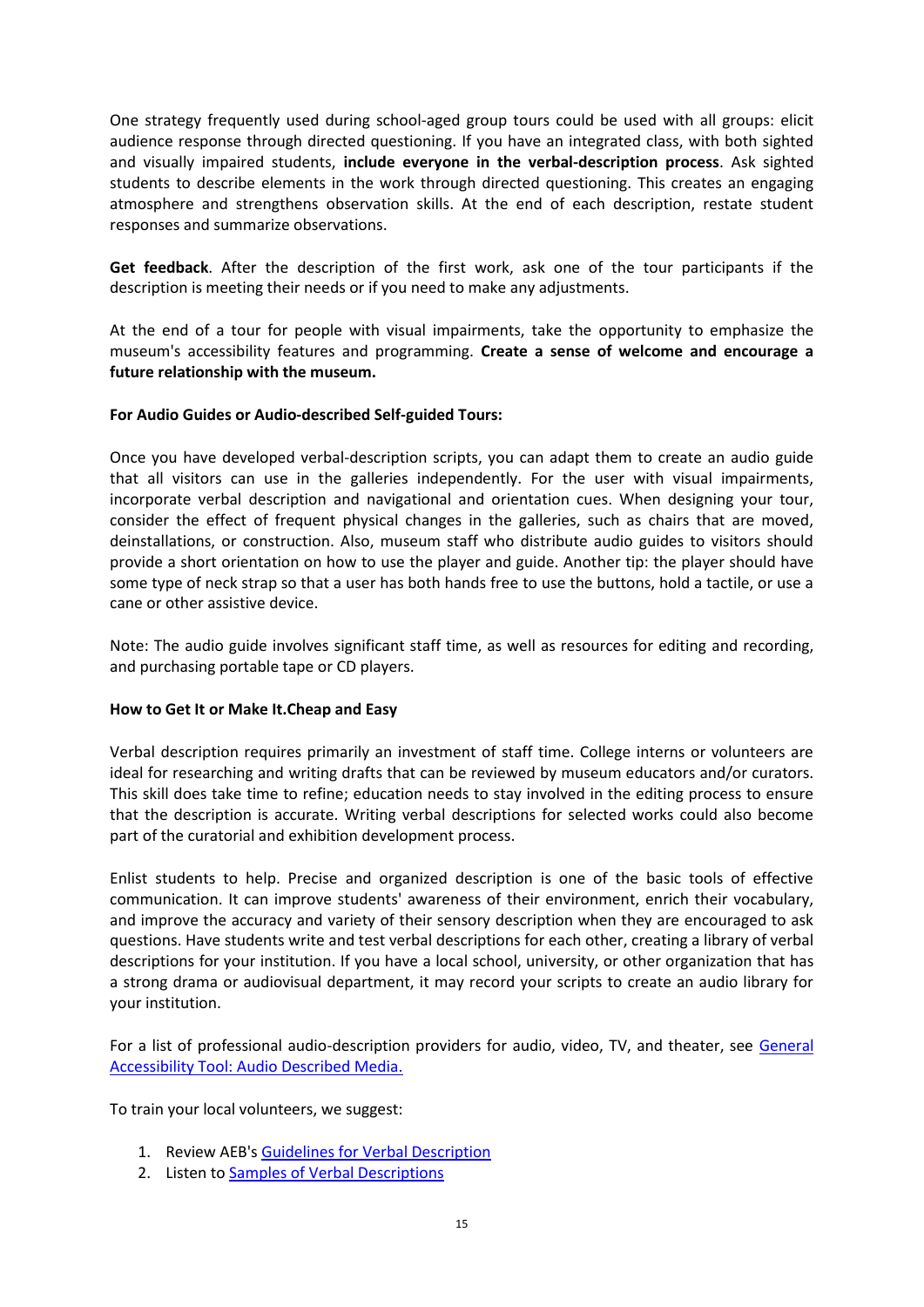- 3. Hear more examples a[t AEB's Art History Through Touch and Sound Online.](http://www.artbeyondsight.org/ahtts/index.shtml)
- 4. Try writing verbal descriptions and review them with the members of your advisory board.

**In-house alternative:** If you cannot afford professional audio-description services, create your own audio guide for individuals who cannot completely access visual information. An individual on staff can record on standard cassette tape and provide visitors a small tape player with earphones. This is obviously a significantly different quality experience than a professional audio-guide recording, but the option for more, rather than less, independent access will be appreciated. If you know how, you could burn compact discs of the recording. A CD lets the user skip ahead to the next stop on the tour more easily than a cassette. However, it is important to remember that visually impaired visitors need orientation and navigational information, so keep this information as a separate "track" that will not get lost as someone moves forward through the tour. That also allows the sighted user to skip such information.

Through infrared amplification, visually impaired visitors can use assistive listening devices available in your museum to privately access an audio description of a program, lecture, or performance without disturbing others around them. This can expand programmatic access significantly for those who are blind or visually impaired.

### **Sound and Drama**

### **Definition**

Sound can enrich the sensory experience of art and aid in conveying concepts to individuals who are blind or visually impaired. By combining movement and sound, creative drama maximizes an audience member's kinesthetic impressions, sensory experience, and emotional response.

### **Examples**

### **Sound Images**

AEB's **Art History Through Touch and Sound** encyclopedia contains interpretive sound compositions called Sound Images. They combine sounds, music, and narration to create aural equivalents of a particular artwork or an artistic style. They help to evoke the experience of a work of art for people without sight. They can be listened to alone or in coordination with the narration and tactile diagrams of AEB's encyclopedia.



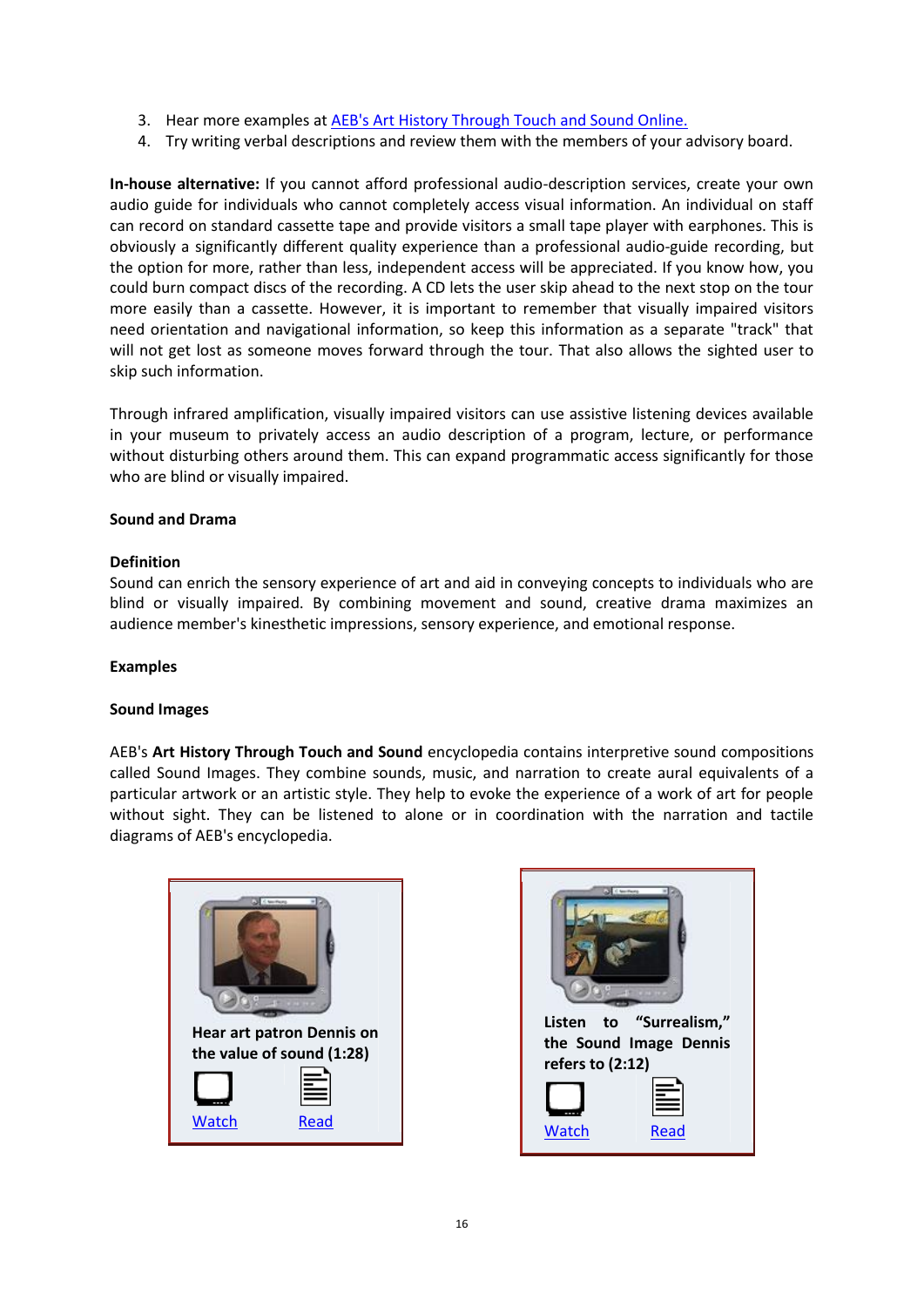#### **Music of the Period**

Period music in galleries and classrooms or multisensory publications can evoke specific ages and regions. For example, Renaissance or Baroque music, African drums, or medieval church bells can provide a sensory understanding of a work of art and its context.

# **Using Musical Instruments to Convey Motion, Rhythm, and Action**

Encourage children to experiment with simple and handmade musical instruments to connect sound with different rhythmic motions.

#### **Physical Movement or Re-enactment**





In order to understand a composition, ask students to act out or assume a pose of the figures in the painting or sculpture.

You can also use movement if there is enough staff to guide the students through the movements safely. For example, ask the students to imagine what might happen next, while educators describe any clues given visually in the composition by the artist.

### **Practical Considerations**

**Docent assumes pose of Giacometti sculpture Museum of Modern Art, NY**

 Sound and drama enhance touch tours. Educators can also recommend sound compositions and creative drama to tour groups as part of a pre- or post-museum activity.

 Teachers can use sound compositions, period music, musical instruments, and creative drama to prepare students for a museum visit, or to augment a lesson on history, social sciences, literature, or the arts. This technique can be used in all classrooms.

**Remember**: Music and drama will not be appropriate or possible for every work of art. Also, remember that people who are blind or visually impaired enjoy, study, and professionally perform arts such as drama and music.

### **How to Get It or Make It. Cheap and Easy**

Many public libraries have music collections through which you can explore the music of a particular historical period or cultural group.

Introduce students to a variety of simple instruments, such as bells, rhythm boxes, whistles, simple pipes or stringed instruments. Students can also make many of their own instruments; for example, a sealed cup with rice, beans or bells inside.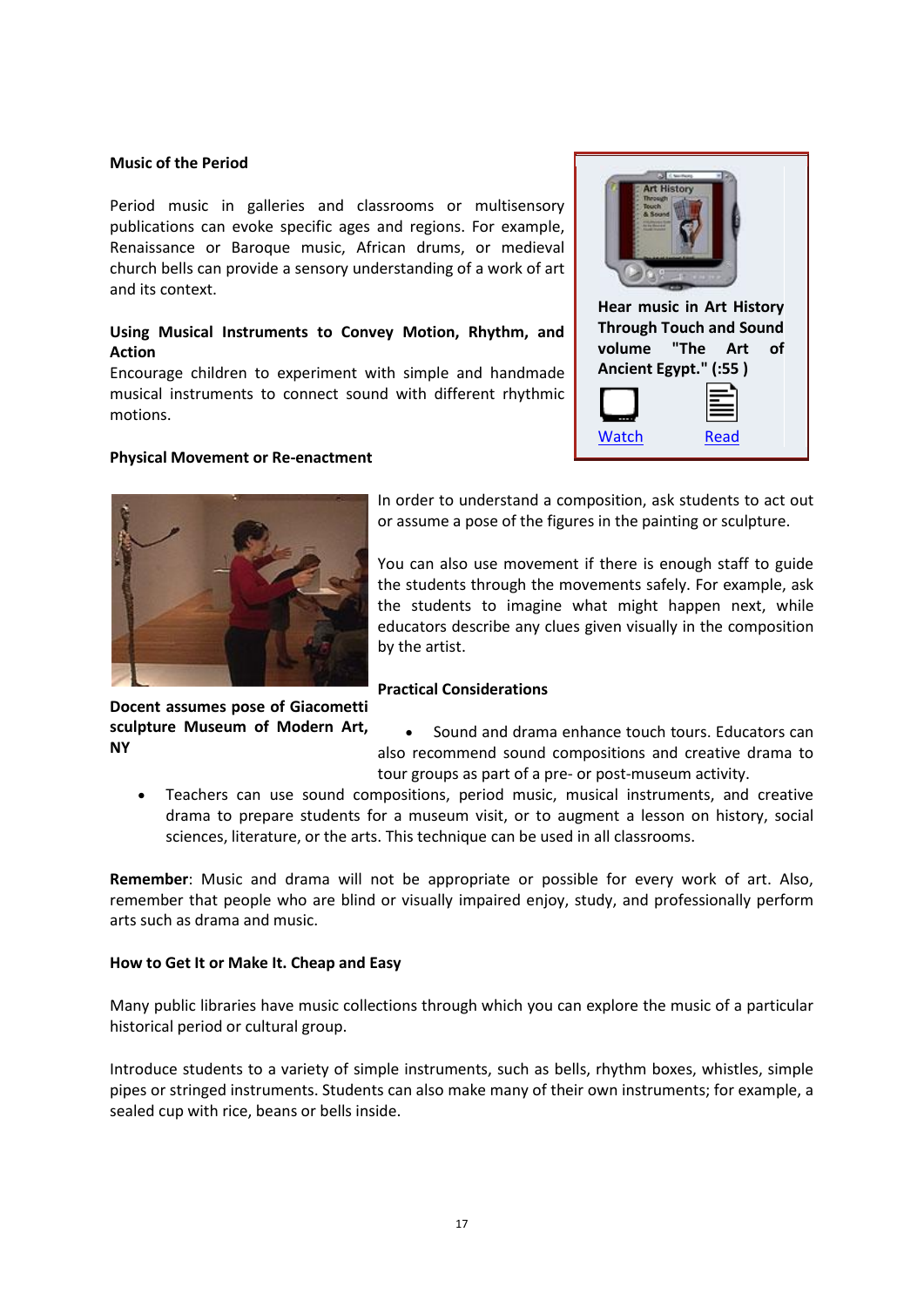# **Examples of Sound Images**

You can find Sound Image compositions in volumes of AEB's **Art History Through Touch and Sound**  encyclopedia. Some compositions are about specific works of art; others convey the aesthetic properties of a style of art.

They can be used by individuals or played in classrooms or galleries.

- In *The Building Blocks of Art* "Building Blocks"
- In *European Modernism: 1900-1940*  Duchamp, "Nude Descending a Staircase," "Surrealism," "Abstraction," and "Cubism"
- In *Baroque Art in the 17th Century*  Rubens, "The Triumph of the Eucharist," Rubens, "The Gathering of the Manna" DeHeem, "Still Life with Parrots"

You can also hear Sound Image compositions at AEB's [Art History Through Touch and Sound Online.](http://www.artbeyondsight.org/ahtts/index.shtml)

# [Back to top](http://www.artbeyondsight.org/handbook/acs-sounddrama.shtml#top)

### **Art Making**

### **Definition**

Art making is a fun and rewarding way for people to express themselves and to learn a broad range of skills and concepts. In making art, students explore the materials and techniques used by artists and architects, and experience the decision-making practices that artists have used over the centuries. While many art educators emphasize the creative process and exploration through art, others focus on developing studio skills and a fully realized final product. Students interested in working further in their craft become amateur or professional artists.

### **Benefits of Art-Making Programs Include:**

### **Building Confidence**

When educators emphasize the art-making process over the final product, students increase their sense of mastery, decision-making, and feeling of inclusion and independence, and ultimately grow in self-awareness. Working in groups offers opportunities for shared risk taking and completing works through teamwork, cooperation, and the exchange of ideas.



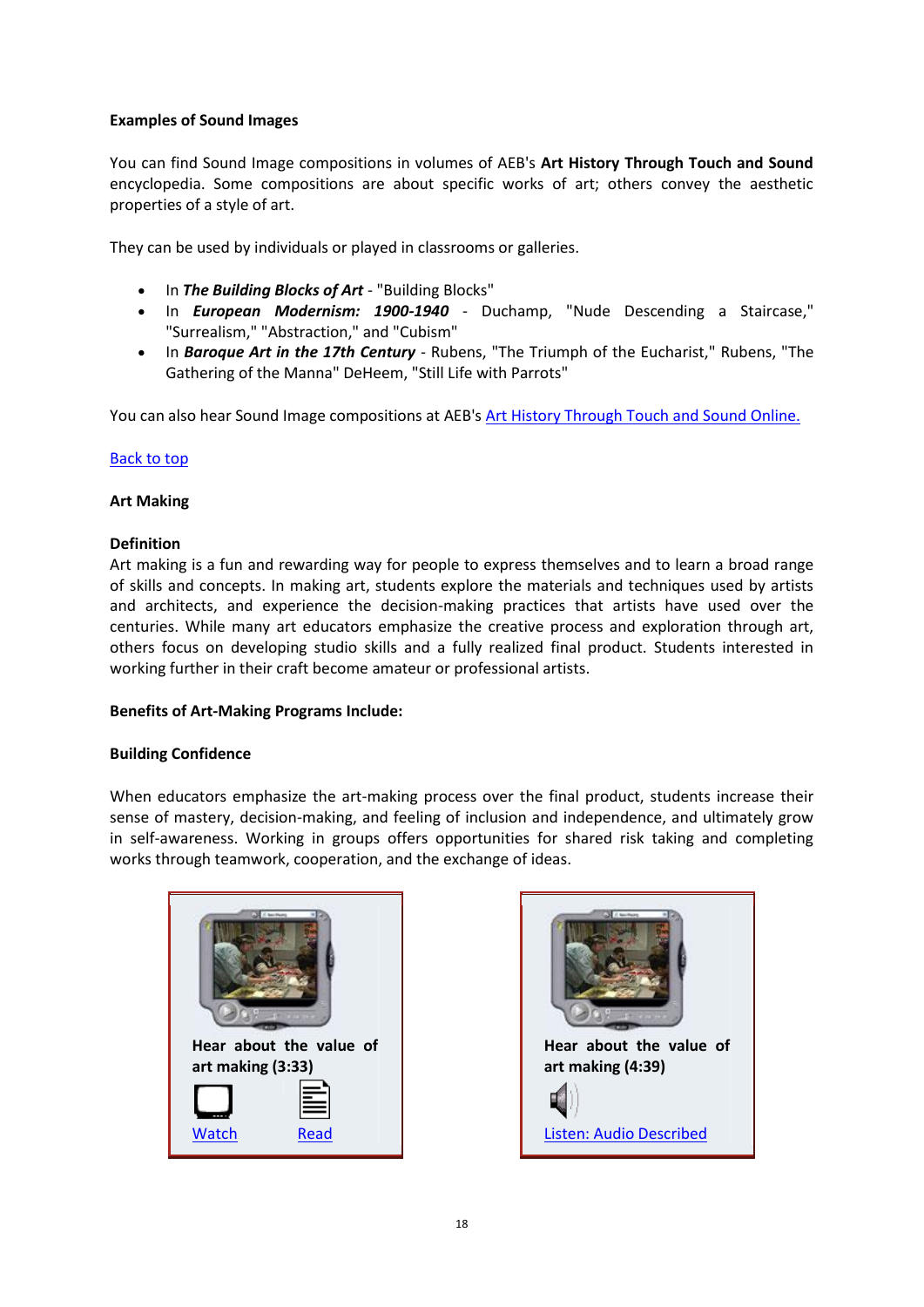#### **Enhancing the Curriculum**



Collecting and working with natural materials to make a collage, for example, can expand students' learning in an environmental-studies program. Science classes can use modeling and construction projects. Basic physics can be addressed through sculptural projects. Math concepts, such as addition, subtraction, multiplication, division, and geometry can be reinforced through creating patterns that incorporate both line and color.

# **Developing Thinking Skills**

When students make art, they have the opportunity to express their feelings, fantasize, tell stories, and give their ideas concrete form. They can reflect and draw upon their everyday experiences and observations. Students find relationships between objects, consider alternatives, and make choices. They identify with the ideas and feelings explored and expressed by well-known artists.

#### **Improving Tactile and Motor Skills**



Art making is a fascinating and effective way to introduce students to a wide variety of textures and help them develop their tactile exploration skills. Younger students develop their motor skills when working on construction or modeling projects that involve manipulating paper, cardboard, clay, plaster, and other materials.

Student creates mosaic, ArtAccess Practical Considerations: **Program, Queens Museum of Art, New York**

This learning tool is a basic component in almost all programs for children. School programs frequently use art to access

other areas of culture. **Art making, even with limited materials and resources, can enrich almost any museum program.** Paper and pencils are safe to use in most gallery settings. Create clipboards for writing and drawing with cardboard and binder clips. Then incorporate other materials.

**Creating "temporary" or ephemeral art in the galleries is a good, safe alternative.** No wet media or adhesives are involved; therefore it is safe to use near works of art. This exercise also emphasizes process over product, which builds confidence and encourages freedom of expression and creativity. For example, place a large 2' x 3' piece of white foam board on the floor. This can be your blank "canvas" on which to create your temporary work, ranging from a "Pollock" created with yarn dropped by tour participants, to a "Mondrian" made with strips of black poster board and geometric primary-colored shapes. Or to explore concepts of pattern and repetition common in almost all art, including non-Western and modern art, have each person place a repeated shape on the board.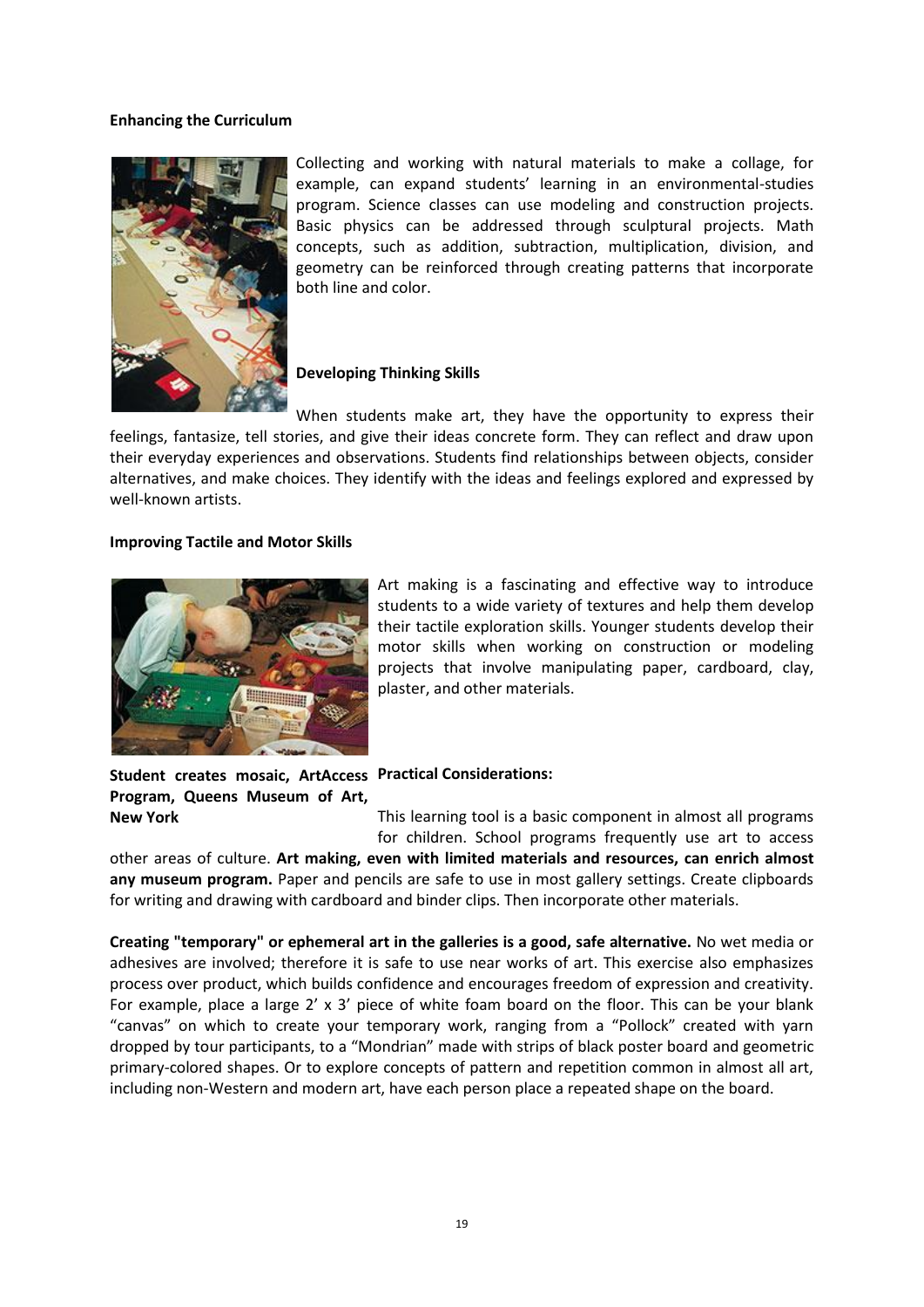

**Art Workshop for Older Adults, Cummer Museum of Arts & Gardens, Jacksonville, FL**

If possible, include art making in adult programs as well, either before or after a tour. While some older adults may initially find art making challenging, there are ways to approach art-making experiences to make them less threatening. Minimize the need for representational drawing, and emphasize process and freedom. A collage project is a good place to start. While you should emphasize process throughout, adults may prefer products and materials that are naturalistic as opposed to craft materials.

Older adults enjoy and benefit greatly from art-making experiences. Suggestions for further research, reflection, or activities, even if they are only informally presented at the end of a tour or mentioned in an exhibition brochure or flyer, may



encourage adult audiences to explore their creativity and responses to the art.

If you have a multi-visit program where participants can become comfortable with the art-making processes, **consider exhibiting their work**. This allows participants' friends, family and other members of the community to recognize their efforts, gives participants another chance to discuss and enjoy their work, and creates an opportunity for outreach and

education for all museum audiences. You will find resources

**Art Workshop for Older Adults Cummer Museum of Arts Gardens, Jacksonville, FL**

for planning an exhibition in the Community Outreach and Open House module of Art Beyond Sight's [Programming A -](http://www.artbeyondsight.org/handbook/az-home.shtml) Z.

### **Accommodations for Art Making by People with Disabilities**

**Basic supply list**: long-handled paint brushes, masking tapes (assorted widths and colors) poster board/cardboard, foam board, Masonite boards, thin foam strips and scraps (packing supplies)

Some people may need **thicker handles** to facilitate grabbing; wrap foam and masking tape to reach the desired width. Others may need **longer handles** or extensions of tools. Keep long-handled paintbrushes and masking tape on hand.

**Create physical, visual, or textural boundaries for work**. Tape down edges of paper to table with contrasting color masking tape. This secures the object, and creates strong boundaries and a clearly defined, safe space for creativity and self-expression. Use trays to help control materials and supplies and provide a safe working area.

**For wheelchair users**: Some wheelchair users may want to use a slant board. There are slant boards placed on the arms of wheelchairs. Alternatives include Masonite or Plexiglas boards placed on arms of wheelchair. These can also be used as table extensions from wheelchair to worktable.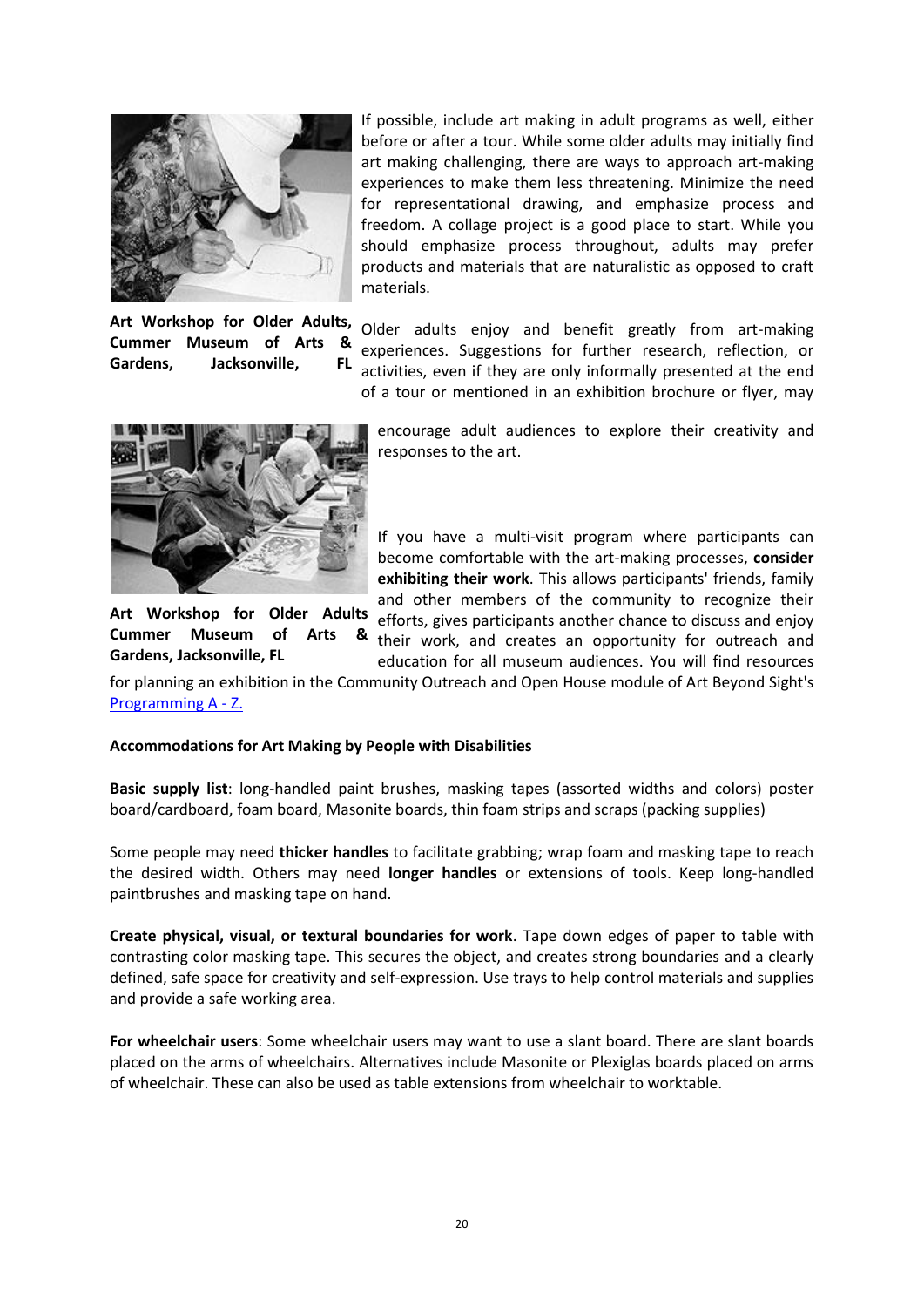### **How to Get It or Make It. Cheap and Easy**

**You do not need expensive art supplies.** For many audiences, the benefits of art making can be had with simple media: black crayon or oil pastels on white paper may provide enough contrast for individual with low vision.

**Go hunting and gathering.** Besides your local art store, use **recycled and found materials**. If your museum has an in-house shop or framing studio where crates or pedestals are built, it may have scraps of foam, wood, Plexiglas, or matboard. Your gift shop or mailroom may also be a source for packing materials, foam, boxes, cardboard, etc. For household items like paper-towel tubes, cans, or plastic bottles, send an email or mailing to your docents for donations and collections. Check the butcher or meat department of your local grocery store. They may be willing to donate unused meat trays.

# [Back to top](http://www.artbeyondsight.org/handbook/acs-artmaking.shtml#top)

### **Educational Extensions**

# **Definition**

Exploring the visual arts can be part of a dynamic process of understanding the natural world, history, and world cultures, as well as philosophical, aesthetic, socio-political, and spiritual questions. Multifaceted approaches to art can hone critical thinking, instill self-confidence, and provide a means of self-expression.

# **Examples**

- **Arts of the Period:** Incorporating the drama, dance, music, and poetry of the artwork's period can clarify and deepen our understanding of the art.
- **Cultural History:** Cultural heritage does not consist of art masterpieces alone. Educators can integrate into art education familiar areas of daily life, such as furniture, food, fashion, lifestyles, medicines, jewelry, games, rites, and rituals, to help students form a comprehensive image of a culture.
- Cultural history also helps teach that art trends do not exist in a vacuum. Art movements inform future evolutions in the world of art and are often in reaction to other movements in art, literature, music, politics and so forth. Cross-cultural influences also play a part in the development of trends in art.
- **Identifying Personal Responses to Artworks:** Discussion following an art experience can develop self-awareness and self-expression. Students can consider: What is the emotional impact of this art? What do I find attractive about this work of art or works by this artist? Does it provide an emotional or intellectual challenge?
- **Critical Thinking:** Discussion following an art experience can focus on developing critical thinking. Ask students to integrate their knowledge of cultural history and different art forms with their response to individual works of art, to compare and contrast different works, or to do a creative writing exercise.
- **Curriculum-Integration Activities:** Some of the skills that students learn by experiencing and discussing artworks—tactile exploration, critical thinking, language skills, and cooperative